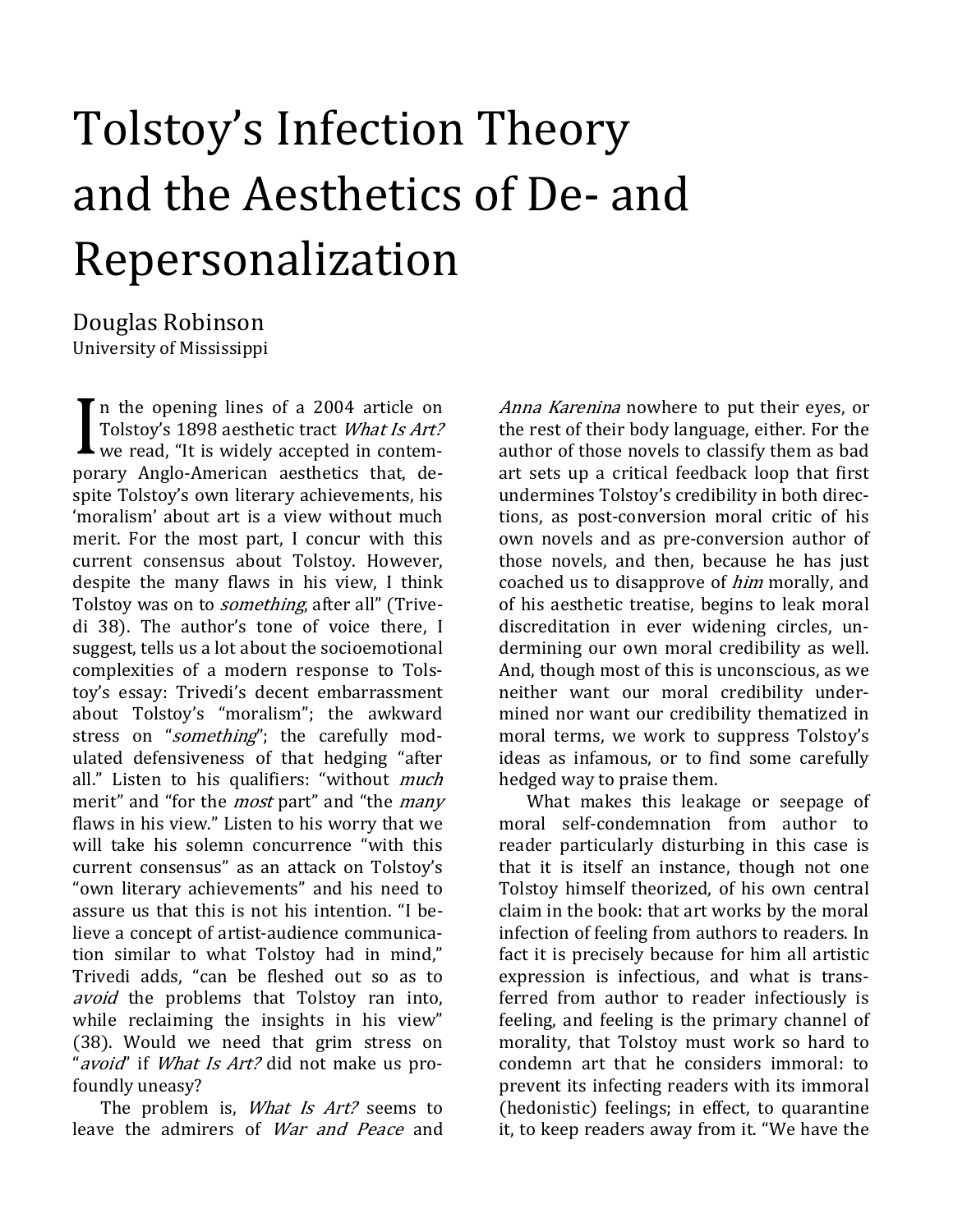terrible probability to consider that while fearful sacrifices of the labour and lives of men and of morality itself are being made to art, that same art may be not only useless but even harmful" (PSS 30: 81-82). His moral condemnation of bad art, including his own, is intended as a kind of one-man Center for Moral Disease Control, doing his part to stop the epidemic spread of emotional anesthesis or alienation in contemporary society—an epidemic of which he portrays himself too as a carrier, both as a reader and as a writer.<sup>1</sup> Because the wrong kind of art made him morally sick in his youth, he wrote a string of famous novels that infected others, and that, unfortunately, continue to infect others even now, in his late sixties, despite his Rousseauistic/Christian "conversion" almost two decades before. And, as I'll try to show, at the writing of *What Is Art?* he is still vulnerable to that infection. He is, in fact, still sick—only relatively symptom-free because he works so hard to avoid all carriers of the infection, which might bring about a relapse.

If the disease is spread by art, however, so may be its cure: "Sometimes," Tolstoy writes, "people who are together are, if not hostile to one another, at least estranged in mood and feeling, till perchance a story, a performance, a picture, or even a building, but oftenest of all music, unites them all as by an electric flash, and, in place of their former isolation or even enmity, they are all conscious of union and mutual love" (PSS 30: 240). Whereas the wrong kind of artistic infection—patriotic or other group-oriented songs that drive wedges between people, for example—estranges people from each other, the right kind of artistic infection unites them:

The chief peculiarity of this feeling is that the receiver of a true artistic impression is so united to the artist that he feels as if the work were his own and not some one else's—as if what it expresses were just what he had long been wishing to express. A real work of art destroys in the consciousness of the receiver the separation between himself and the artist, and not that alone, but also between himself and all whose minds receive this work of art. In this freeing of our personality from its separation and isolation, in this uniting of it with others, lies the chief characteristic and the great attractive force of art. (*PSS* 30: 228)

Art, he says, the right kind of art, moral art, religious art, channels moral feelings to whole populations, and it does so in order to transform them without force: This is the cure. If the upper classes have infected first themselves, through high art, then the masses, through religious and patriotic art, with the modern disease—alienation, estrangement, depersonalization—then, Tolstoy argues, the new task for a new kind of art (which, he insists, is also the very oldest kind of art) must be to infect them with joy and spiritual union, and thereby with a new social order:

The feelings with which the artist infects others may be most various—very strong or very weak, very important or very insignificant, very bad or very good: feelings of love for native land, self-devotion and submission to fate or to God expressed in a drama, raptures of lovers described in a novel, feelings of voluptuousness expressed in a picture, courage expressed in a triumphal march, merriment evoked by a dance, humour evoked by a funny story, the feeling of quietness transmitted by an evening landscape or by a lullaby, or the feeling of admiration evoked by a beautiful arabesque—it is all art.

If only the spectators or auditors are infected by the feelings which the author has felt, it is art. (PSS 30: 122-23)

The two most significant aspects of feeling for Tolstoy, then, are that it is *infectious* (can be transferred from body to body like a disease, even through the medium of a work of art) and that it is a channel of collective beha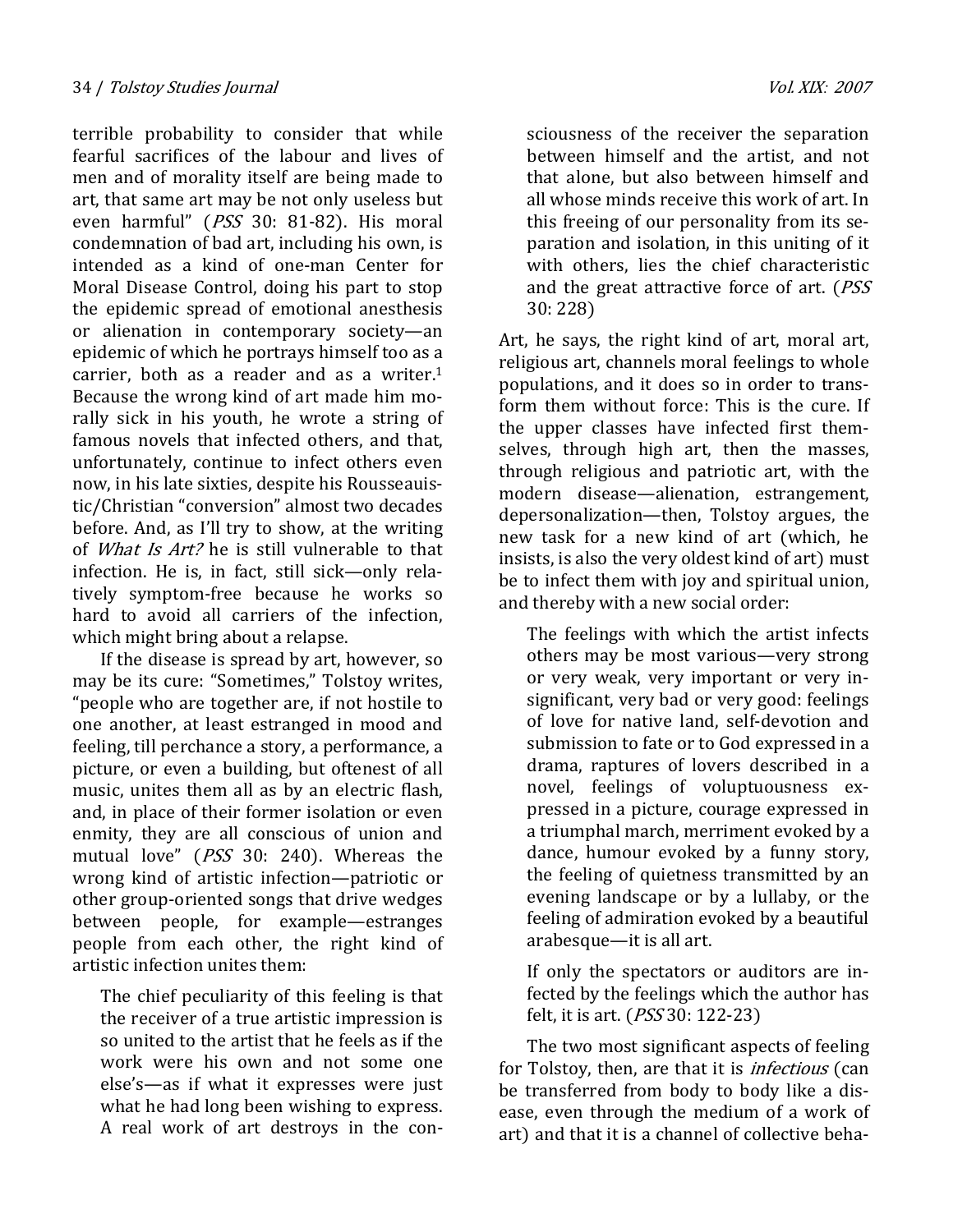vioral and intellectual *guidance* (shapes how we think and act). It is these two characteristics of feeling that make art, conceived as a feeling transceiver, so powerful and so important for Tolstoy: By channeling feelings to readers, art channels *moral* guidance, for good or evil, which is to say, in his quasi-secular theology, for psychological health or sickness.

What I explore in this article is the complex relationship in Tolstoy's imagination between the disease and the cure, between the infectiousness of depersonalized alienation and the infectiousness of dealienation or repersonalization—between his sense of the malaise of his era and of art's ability to channel the quasimystical "joy and spiritual union" that he takes to be the only effective medicine for that malaise. Specifically, what interests me is the psychosocial *intertwining* of disease and cure in Tolstoy's aesthetic imagination: the ways in which his imagination of a cure is contaminated and thus compromised by the disease, in particular, but also the ways in which his imagination of moral repersonalization (the collective moral guidance of shared feeling) survives this contamination and informs significant twentieth-century theories of literature.

In "Tolstoy's Aesthetics" Caryl Emerson lodges an animus against psychoanalytical readings of Tolstoy, beginning with that offered by William James while Tolstoy was still alive: "As provocative as these studies can be," she argues, "the feeling remains that it is not for us to interrogate and reduce to system the inexhaustible creative energy of Leo Tolstoy. What is seemly to investigate, in my view, is how Tolstoy strove to stimulate a sense of artistic productivity and receptivity in others" (249). I certainly agree that if a psychoanalytical reading of Tolstoy were no more than a "reduction to system" of Tolstoy's creativity, it would indeed be meretricious. What I want to argue in this essay, however, is that the many contradictions in What Is Art? make little sense without an analysis of Tolstoy's psychological disorder—what Richard Gustafson

calls the "stranger" in him, his emotional isolation from other people.

Another way of charting the differences between Emerson's approach and mine is that we track different lines of influence from Tolstoy into twentieth-century thought and to that end highlight different aspects of What is Art? Emerson reads Tolstoy as anticipating the humanistic psychologies of Erich Fromm and Abraham Maslow and so seeks to normalize Tolstoy, to give pride of place to his idealized theory of the humanistic exchange of feelings between artist and audience—as Šilbajoris says, the ways in which for Tolstoy "art is not something that  $is$  but something that *happens* between the artist and his audience" (18; see also Barran 9-12). Since I want here to read Tolstoy as anticipating the modernist estrangement theories of Viktor Shklovsky and Bertolt Brecht, I seek instead to denormalize him, to explore the ways in which his often contradictory idealization of the utopian regulatory exchange of feelings grows out of his own estrangement from others, his inability to experience that exchange himself, and thus out of his need to imagine it by "remote control," by guessing at its collectivized emotional contours intellectually.

## Tolstoy's Diagnosis

The disease Tolstoy diagnoses in the book is an aesthetico-religious version of the proto-Romantic theory of alienation first developed by Rousseau (see Moore), the great hero of Tolstoy's youth.2 Ideally, for Rousseau, in alienating (giving or selling) their natural anarchistic rights to the community in the socalled social contract, humans do not alienate their freedom, which is inalienable. As Rousseau himself recognizes, however, this ideal is everywhere trampled in actual social reality, corrupted by civilization, which he describes in terms of humans' "alienation from nature"—a "nature" that includes a utopian image of God and prelapsarian innocence that Tolstoy will find powerfully attractive: "Eve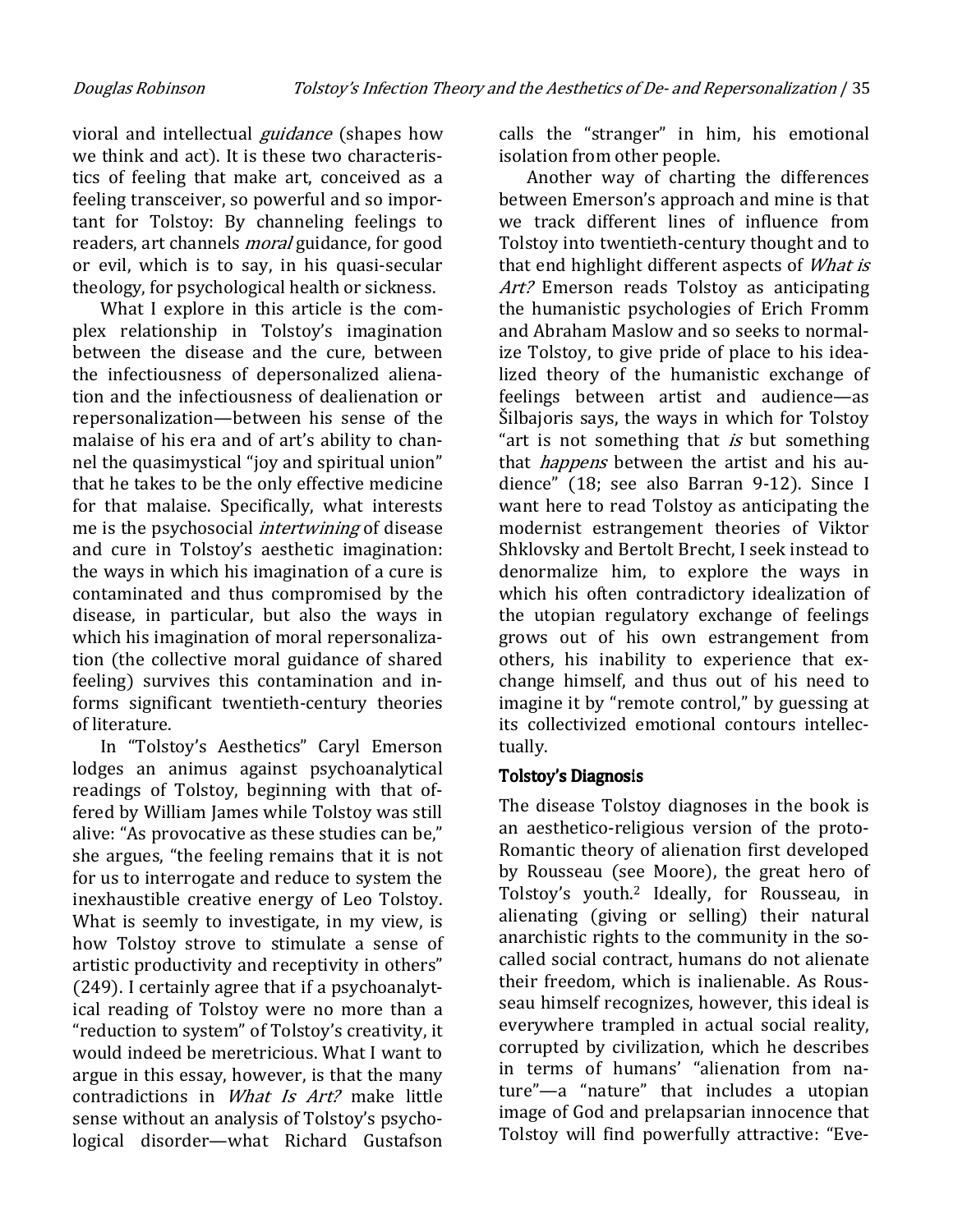rything is good as it leaves the hands of the Author of things; everything degenerates in the hands of man" (*Emile* 37). Our basic human "constitution"—what for Rousseau is the natural constructedness of the body politic and psychologic—is good, pure, innocent, but is perverted or alienated by social institutions, which enslave it to every manner of vice. For Rousseau this social perversion of the individual's innate goodness comes from the "outside," which suggests a myth of the fall as a primal scene of perversion in which a single private vice is alienated from a single individual, cast out of the individual "inside" into the social "outside," where it propagates itself and becomes "civilization," which then, through its own alienated logic, corrupts and alienates everyone.

That this is a semisecularized version of the Christian myth of the fall should be clear (see Mészáros 28-33). Compare for example Paul's words to the Ephesians: "remember that you were at that time separated from Christ, alienated from the commonwealth of Israel, and strangers to the covenants of promise, having no hope and without God in the world. But now in Christ Jesus you who once were far off have been brought near in the blood of Christ" (Eph. 2: 12-13, RSV). As one might expect of a Christian discussion of salvation, Paul's thinking here is radically binary. In fact, he sets up three separate binary alienation metaphors for the central split between salvation and damnation: self/other (the social binary), local/foreign (the cultural binary), and near/far (the geographical binary). Implicit in all three is the notion that there is a border separating the "good" state of belonging, at-homeness, familiarity, acceptance, from the "bad" state of alienation, foreignness, and geographical distance, and that the transcendental—transcultural, transhistorical, transgeographical—being of God is not only the figurative home to which the alienated sinner seeks to return but, via the blood of Christ, also the mediator that facilitates the

border crossing from there to here, away to home, alienation to hope and promise.

Rousseau's version of this mythology is only semisecular in the sense that, like Hegel and Marx after him, he retains Christianity's ideal of a lost home to which we must somehow strive to return; also like Hegel but unlike Marx, he has no clear idea how that dealienation might be brought about. For Christians, obviously, the solution to alienation is the blood of Jesus, the transcendental mediator who stands at the boundary between home and away, the familiar and the strange, the self and the other and who polices traffic between them; for Marx, the solution is radical change in the material conditions of capitalism that generated the alienation in the first place. Tolstoy follows Rousseau here only in his diagnosis of the disease; he considers himself a Christian, but for his cure he is actually closer to Marx than to Jesus, whose divinity and mediatory redemption he rejects. He is no revolutionary, certainly (though many actual revolutionaries were inspired by him and came to sit at his feet, and, despite Lenin's disapproval, he was venerated by the Soviet regime), and he despises Marxist materialism for its denial of God; but his cure is ultimately materialist, based on the bodily-becomingmental *infection* of the world's population with moral feelings and values, through art.

Tolstoy's version of Rousseau's diagnosis focuses specifically on the falling away first of the medieval Church from "true" Christianity, then of the European aristocracy, beginning in the Renaissance, from medieval "Church" Christianity. He begins with a nostalgic image of a prealienation Golden Age, the Middle Ages: "The artists of the Middle Ages, vitalized by the same source of feeling—religion—as the mass of the people, and transmitting in architecture, sculpture, painting, music, poetry, or drama, the feelings and states of mind they experienced, were true artists; and their activity, founded on the highest conceptions accessible to their age and common to the entire people—though for our times a mean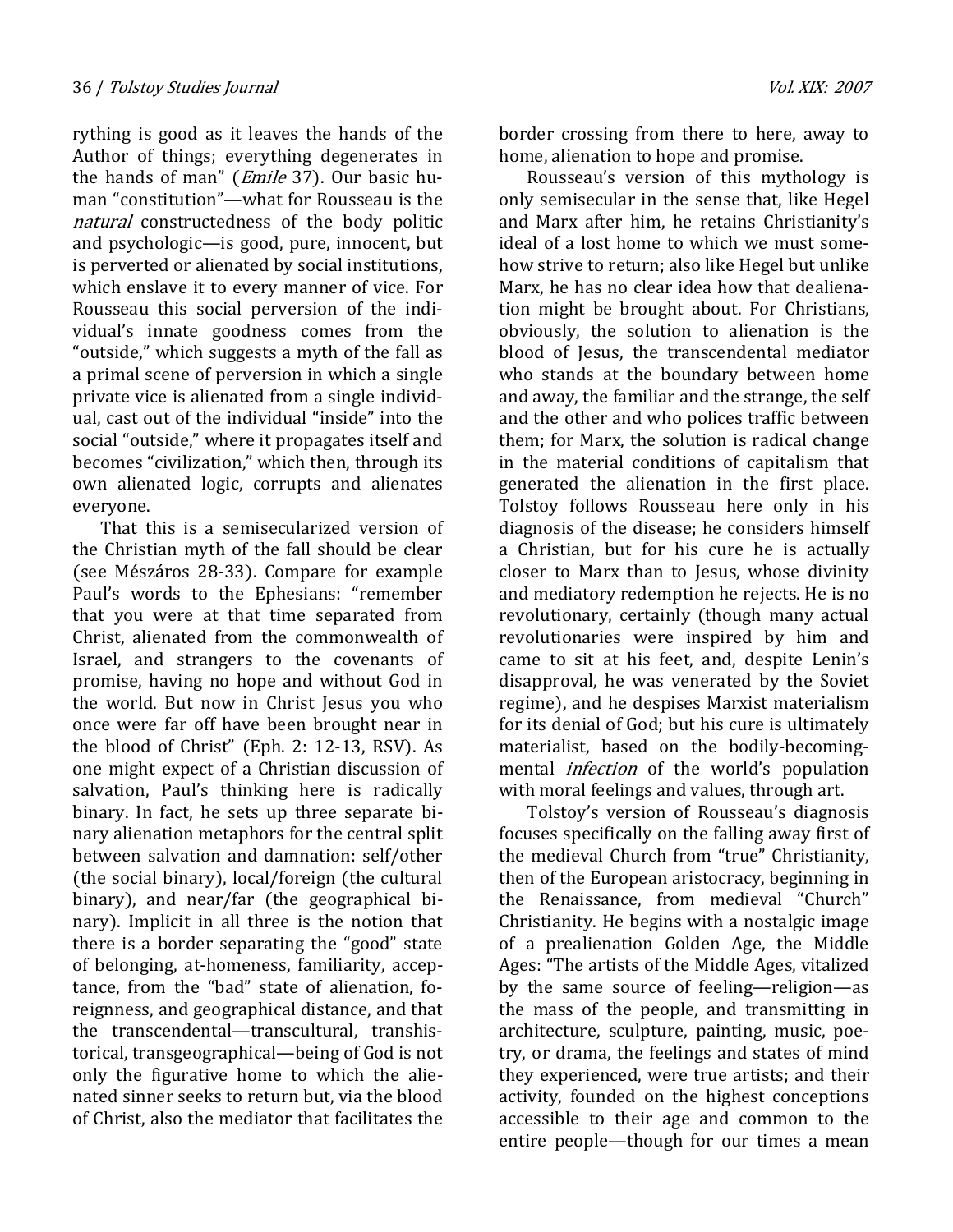art—was nevertheless a true one, shared by the whole community" (PSS 30: 130-31). The problem arose as the educated rich, exposed to both widespread corruption in the Church and the "lucidity" of classical antiquity, began to doubt Christianity: "If in externals they still kept to the forms of Church teaching, they could no longer believe in it, and held to it only by inertia and to influence the masses, who continued to believe blindly in Church doctrine and whom the upper classes for their own advantage considered it necessary to support in those beliefs" (*PSS* 30: 131).

This degeneration of Church Christianity then brought about a degeneration of art as well, into sheer secular hedonism, which corrupted virtually every artist and every artwork and every artistic trend for the two or three centuries before Tolstoy—certainly all the "high" art, the art that everyone is taught to respect, which thus fell away from religion and morality and the public good and came to exist purely for the pleasure of the upper classes and their imitators among the lower orders. The primary signs of this corruption are (a) the impoverishment of subject matter (all high art is about sex, pride, and ennui, but Tolstoy is mostly worried about the ubiquity in art of sex, nudity, adultery, and general voluptuousness), (b) the exhaustion of form (the relentless quest for the new and the outlandish forces artists to use up traditional forms like tissues), and (c) the alienation of the artist from his or her audience (the conservatism of the audience seems to demand that the artist stick to the previous generation's trends, a demand that the artist repulses by becoming more and more difficult).

#### Two Models of the Alienation Epidemic: Fake-**Infectious and Perverse-Infectious**

This is a myth of the fall, obviously, but it is mostly an intensely historical myth. Modern Europeans fell from Tolstoy's own postconversion faith not in some dim Adamic prehistory but over the period of four or five or six centuries leading up to his own time. Very much like Marx, in fact, Tolstoy historicizes the upper classes' failure to convert to true Christianity in terms of the threat that conversion would have posed to their political and economic ascendancy over the masses, and their continued observance of the outward forms of Church Christianity in terms of their desire to protect that ascendancy.

Unlike Marx, however, Tolstoy is not particularly clear on how or why the upper classes succumbed to alienation—why they fell away from God and thus into alienation. He seems to offer two different epidemiological models of the genesis of this process, which I call the "fake-infectious" and the "perverse-infectious." The former is his main or "official" model, his normative model, outlined consciously; the latter is mostly rhetorically suppressed, but constitutes his fall-back model, the one he finds himself applying surreptitiously.

In the fake-infectious model, religion and art decay, and bring about the decay of culture at large, through a *sham* infection, a pretense, a kind of ghastly theater in which the principals do not actually feel the enlivening power of God or true art but know that they are expected to show the outward signs of feeling that power, so they fake it. The unstated assumption behind this model is that any religion requires real blood in its bloodstream, an actual somatic current from the deity; without that current, a religion comes to rely more and more heavily on reason-based imitations, imitations not just of religious rituals but of the conventional emotional states religion is supposed to generate in believers. Tolstoy repeatedly describes the emotional effects of these false forms of Christianity and European art on their constituents as a nervous excitement, a kind of hypnotic or drugged state; but because he wants to save the notion of the infection or sharing of feelings from one person to another for his *cure* for alienation, he insists that this is not a true effect or "in-fect" of art or religion but a rational simulation, a body state audience members deliberately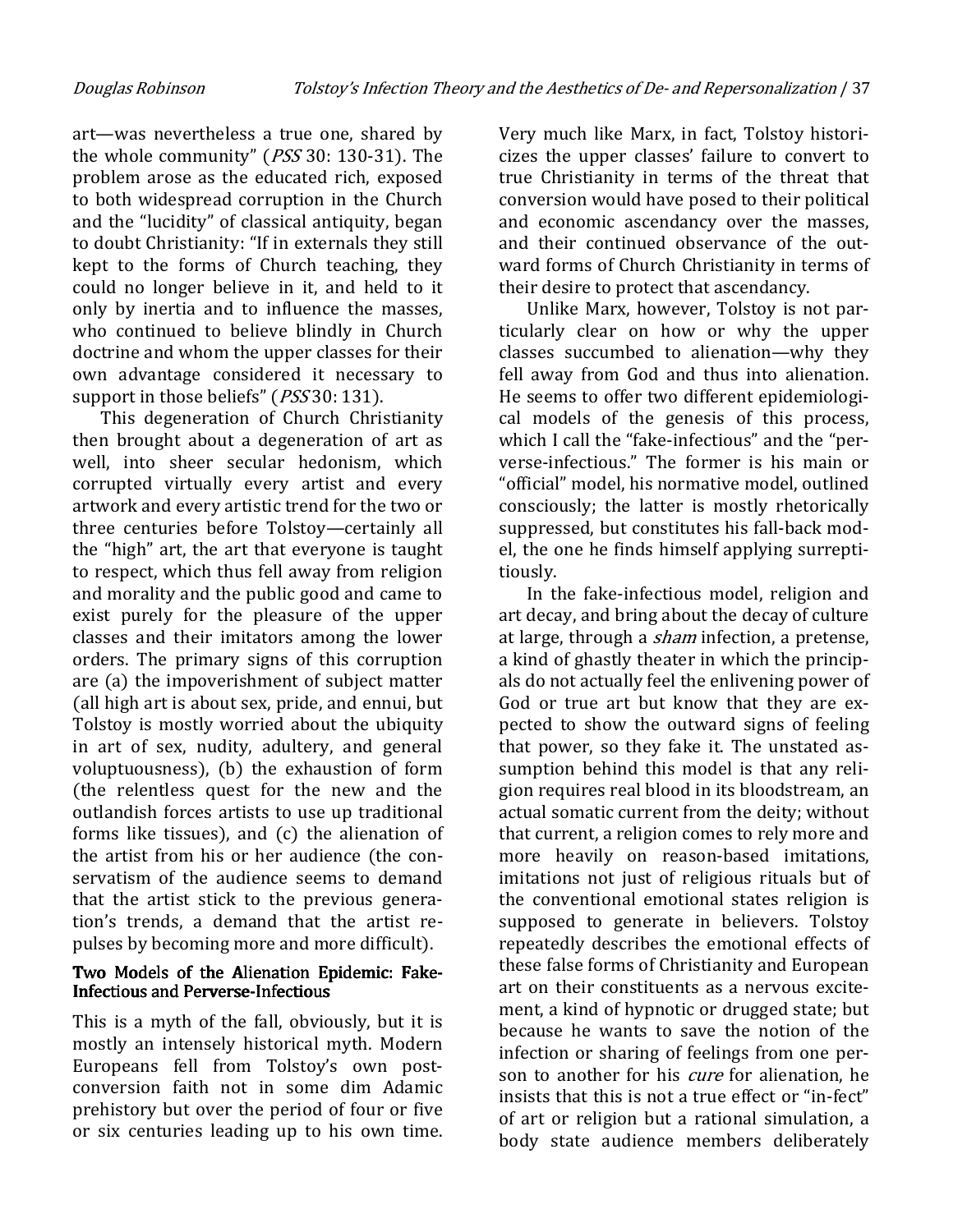reproduce in themselves mimetically because they know they are supposed to receive both "God" and "art" in a state of exaltation. It is precisely this (ir)rational mimesis of religion's and art's emotional impact that brings about the entropic degeneration of both: Rather than channeling the felt infection of "true religion" or "true art" through their collectivized bodies, Tolstoy insists, Europeans are hypermimetically exhausting their own mimeses of artistic and religious receptivity, mimicking with progressively enhanced and therefore ever more intensely alienating exaggeration the outward appearance of an emotional current that they do not feel. The cure for alienation thus conceived can only be a new blast of true religion, a new infusion of that emotional current of joy and spiritual union that only the true (Rousseauistic or Tolstoyan) Christian can infect us with. Since there is no obvious historical error that European civilization committed that might be rectified in order to get itself back on course, since there is only entropic alienation from God, this model's impulse to return home, to cross back over from the far to the near, from the strange to the familiar, from alienation to "one's own," must come from outside historical time, from an imagined God as a transcendental power.

The perverse-infectious model, on the other hand, is based on the assumption that the alienating disease or disorder of hedonistic secularism is not just a falling away from the true infection, as in the fake-infectious model—not just a failure to experience the sharing of feeling and to be enlivened by that feeling, not just a repeated attempt to conceal that failure through shamming—but itself infectiously *spread* by hedonistic secular art. Upper-class art since the Renaissance, he hints, including religious art, has been infected with the wrong kind of feelings, specifically pleasure, and specifically the wrong kind of pleasure, pleasure for pleasure's sake, pleasure in beauty as the only moral good, pleasure in the new, pleasure in sexual arousal. This model

sets up an implicitly historical agon between rival infections, between infectious moral art and infectious immoral art, and offers as a cure for alienation the power of the true religious infection to overwhelm and banish the alienating power of the perverted infection.

Note that his definition of emotional infection as that which distinguishes true art from fake also includes an implicit warning against fake infection:

There is one indication that incontrovertibly separates true art from fake: its infectiousness. If a person, without any activity on his/her side/part and without any change of standpoint, while reading or having heard or seen another person's work, experiences a state of mind that unites him with this person and with other people who also perceive the object of art as he does, then the object evoking that state is an art object. No matter how poetic the object is, no matter how closely it resembles reality, no matter how effective or entertaining it is, it is not an art object unless it evokes in a person that feeling that is totally different from all others, of joy, of spiritual union with another (the author) and with others (hearers or viewers) perceiving the same artistic work. (*Что* 148, my translation)

The idealized infection theory, in other words, depends on the exclusion of *doing*: "If a person, without any *activity* on his/her side/part and without any change of position, while reading or having heard or seen…" Any activity at all, including any cognitive awareness or any emotional orientation or motivation, will distort the effect, and render the perceiver incapable of distinguishing true art from fake. By implication, civilization consists precisely of this sort of distorting activity: We are all taught by society to pretend to feel things that we do not feel, and we are infected by society with feelings that distort or pervert the true primeval meaning and function of art. Tolstoy imagines "that feeling that is totally different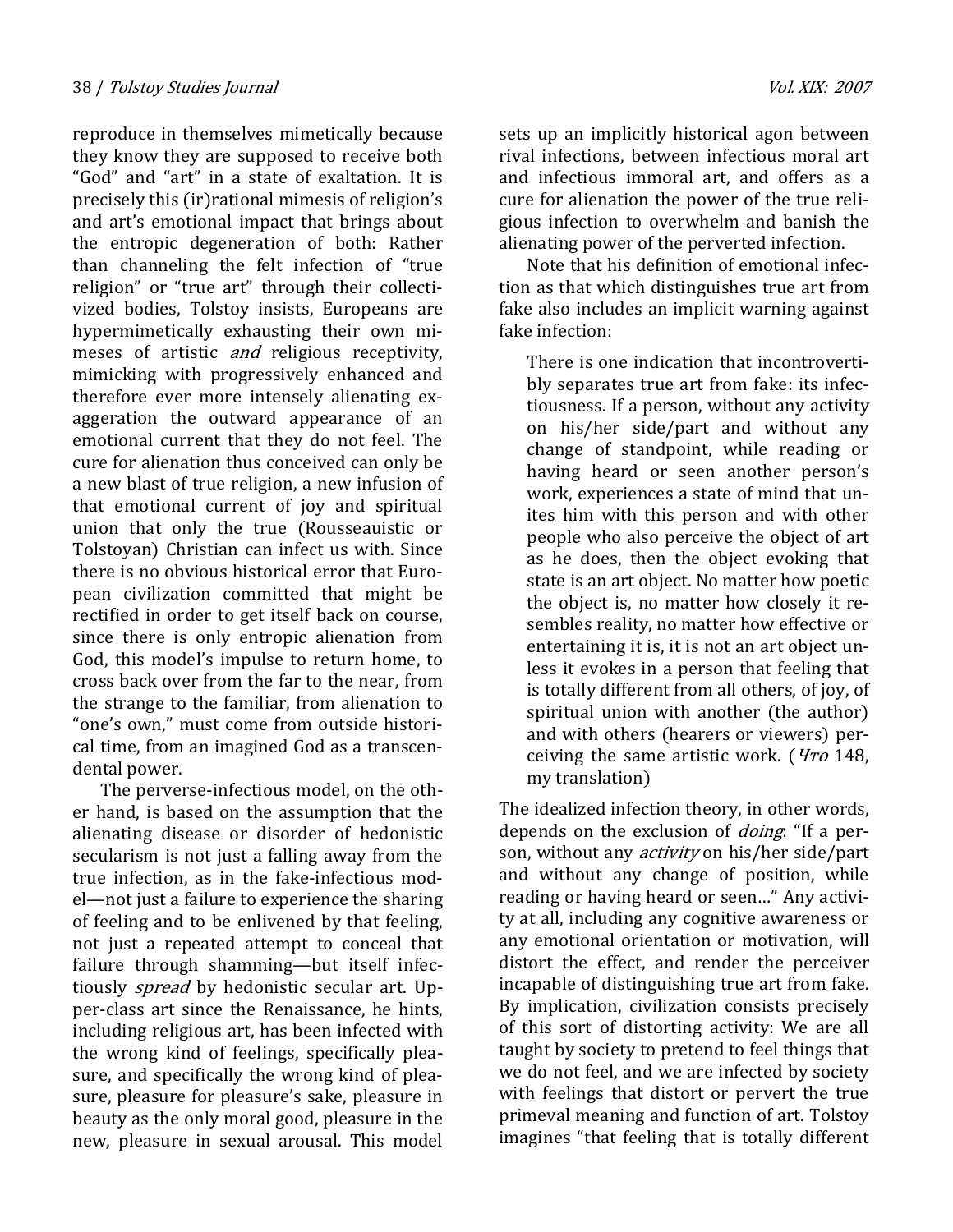from all others," therefore, as a utopian Rousseauistic feeling, a noble-savage feeling that is experienced in its pure form only by those hypothetical beings (such as Russian peasants, he hopes or postulates) who have never been perverted by civilization, those who are not pretending never to have been perverted by civilization, and that—more to the point can be reexperienced by a modern civilized person only through the idealized activity of excluding or subtracting or negating the perverted and pretended activities of estranged and estranging civilization (especially, as we'll see below, "attuning" oneself to a work of art). Only thus can one reachieve that ideal primeval state in which one does not need to change one's standpoint in order to (pretend to) feel infectious joy and spiritual union.

Tolstoy's motives in suppressing the perverse-infectious theory of alienation rhetorically have something to do with his desire to present aesthetic infection as pure and good—in order, presumably, not to have to explain how the feelings with which the artist infects the audience have been perverted or how to distinguish between pure and perverted infections. But on a deeper level, I would argue, his motives are also themselves complex symptoms of the alienation he is diagnosing. According to his own diagnosis, Tolstoy, like others of his class, has been alienated from what he considers true religious feeling, anesthetized, so that he does not feel either infection, either the alienating perverse infection of pleasure or the dealienating true infection of moral art. As a result, the outward signs of emotional infection that he sees on other people's bodies seem to him false, counterfeit, rationally simulated, grotesquely entropic mimicries of true infectious feeling; and he feels driven to present the dealienating infection that he theorizes in the book as a transcendental ideal that he has mostly only heard others talk about, not something he has himself experienced:

I must say what I think, namely, that people of our circle…have never (except in childhood and earliest youth before hearing any discussions on art) experienced that simple feeling familiar to the plainest man and even to a child, that sense of infection with another's feeling—compelling us to joy in another's gladness, to sorrow at another's grief and to mingle souls with another—which is the very essence of art. And therefore these people not only cannot distinguish true works of art from counterfeits, but continually mistake for real art the worst and most artificial, while they do not even perceive works of real art, because the counterfeits are always more ornate, while true art is modest. (PSS 30: 226)

## Tolstoy's Self-Diagnosis

Tolstoy only passingly and hintingly suggests that he might himself be a sufferer from this disease, in passages like this one: "besides being insufficiently informed in all branches of art, I belong to the class of people whose taste has been perverted by false training. And therefore my old, inured habits may cause me to err, and I may mistake for absolute merit the impression a work produced on me in my youth" (PSS 30: 246n). As we will see, however, the entire book is a powerful testament to his suffering. His own alienation, inexorably produced by the historical forces he himself is theorizing, makes him unable or unwilling to feel either the spread of alienation through the infectiousness of pleasure or the spread of dealienation through the infectiousness of joy and spiritual union. As a result, he presents the disease (the "is") as an attrition or exhaustion of pleasure and the cure (the "ought") as a mystical resurgence of pleasure sparked, presumptively, transcendentally by some force that he calls "God" but mostly imagines, through what Martine de Courcel aptly calls his "spiritual autism" (163), arising from within himself (i.e., *not* from others).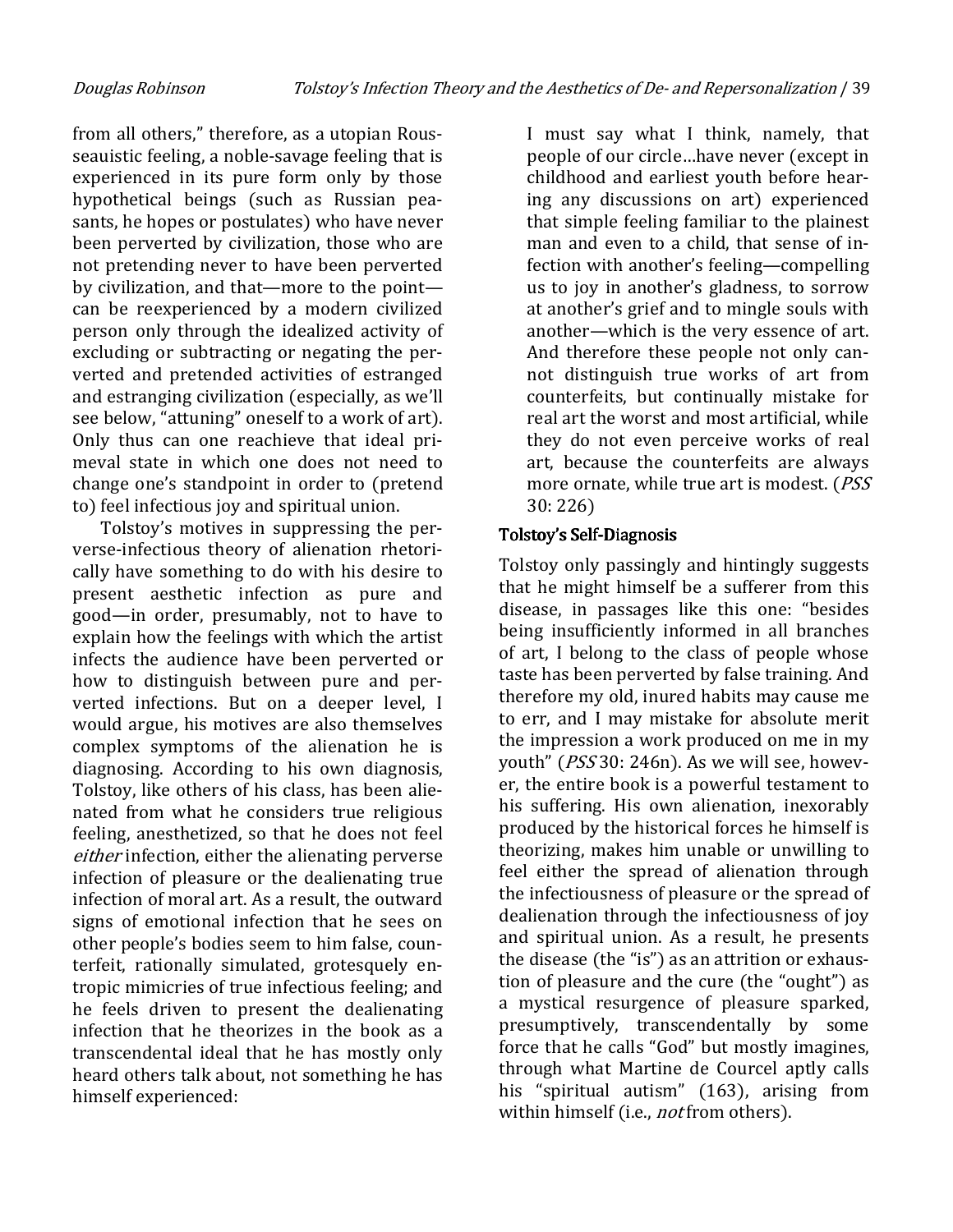But he also finds—or, as he says here, used to find—the impulse to fake the infection arising within himself:

For a long time I used to attune myself to delight in those shapeless improvisations which form the subject-matter of the works of Beethoven's later period, but I had only to consider the question of art seriously, and to compare the impression I received from Beethoven's later works, with those pleasant, clear, and strong musical impressions which are transmitted, for instance, by the melodies of Bach (his arias), Haydn, Mozart, Chopin (when his melodies are not overloaded with complications and ornamentation), of Beethoven himself in his earlier period, and above all, with the impressions produced by folksongs…and other such simple, clear, and powerful music, for the obscure, almost unhealthy, excitement from Beethoven's later pieces, which I had artificially evoked in myself, to be immediately destroyed. (PSS 30: 222)

He attuned himself so as to evoke artificially the "obscure, almost unhealthy, excitement" with which high art is supposed to infect the upper classes. Before his conversion, in other words, he had to create the requisite emotional state internally, by an effort, by altering his standpoint, so as to *seem* to be appropriately infected by the work of art. This selfattuning response to art has now become his implicit model for the "fake-infectious" emotional response of everybody else in the world. He assumes that everyone who now claims to be "moved" by high art is doing what he used to do: faking it.

Argumentatively, of course, the fact that he used to do it himself stands surety for the truth of his claim: He is not merely speculating about what people do; he knows for a fact that this is done. Subtextually, however, his argument opens a can of worms. Based solely on his knowledge that he used to attune himself so as to display the appropriate body language

of aesthetic infection, how can he be sure (a) that other people did it as well, and (b) that he isn't doing it still? His only evidence for the near-universality of these self-attunements, after all, is external body language: it *looks* to him as if others are faking it too, just as he used to do. And yet the methodology of fakery is by definition aimed at undermining all such empirical judgments, all such certainty that things are (or even are not) as they seem. Could it be that his demystificatory skepticism is a mere projection of his own earlier fakery, indeed a mere projection of his isolation from the sharing of others' feelings that he now idealizes as the true religious alternative to fakery, and that other people really do delight in late Beethoven and other art that he now wants to condemn as bad?

And note what happens eight years after What is Art?—and, more to the point, a quarter century after his "conversion," when everything supposedly changed for him—when his favorite daughter Masha dies at the age of 35. Tolstoy is calm: "Just now, one o'clock in the morning, Masha died. A strange thing. I didn't feel horror or fear or the awareness of anything strange taking place, nor even pity or grief. I seemed to consider it necessary to arouse in myself a special feeling of emotion, grief, and I did so, but at the bottom of my heart I was more composed than I would have been in the case of another person's bad or improper behavior, not to mention my own" (Tolstoy's diary, November 27, 1906; PSS 2: 561). At the age of seventy-eight, Tolstoy is still "attuning" himself. He still needs to fake the emotional displays expected by society.

#### Tolstoy's Depersonalization

The rubric under which I propose to discuss Tolstoy's psychological disorder is "depersonalization," meaning roughly his isolation from other people's feelings, his inability to feel those feelings, so that other people seemed to him "unreal," as if they were not people at all but strangely animate objects. The use of this rubric to describe Tolstoy is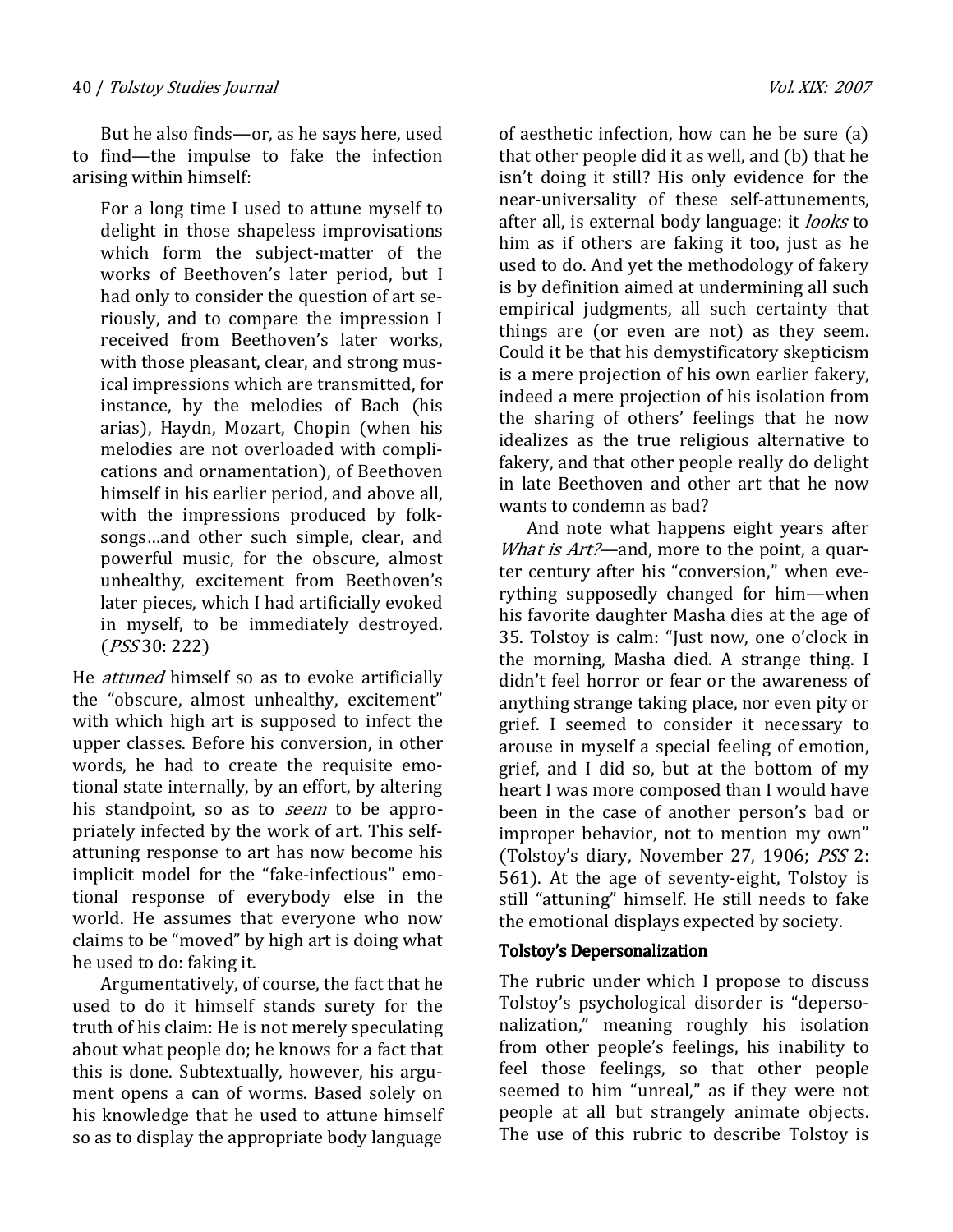not original with me: The French Freudian psychoanalyst Annie Anargyros-Klinger diagnoses Tolstoy as a melancholic depressive tending toward depersonalization; the Russian critic and literary theorist Vadim Rudnev focuses exclusively on Tolstoy's (and, more problematically, Viktor Shklovsky's) depersonalization.

Depersonalization has been a recognized medical condition since Ludovic Dugas identified it in 1898 and is now considered the third most common psychiatric symptom, affecting at least 70% of the population at some point in their lives. It has also been called the "Alice in Wonderland" disease and compared philosophically to existentialism, Buddhism, and positivist science; but there is little that is wonderful, philosophical, religious, or scientific about it. It is characterized by a pervasive sense of strangeness, foreignness, unreality, not-rightness—the sense not only that the sufferer has just passed over into a strange world, but that the sufferer him- or herself is strange, estranged from self, from thought, from feeling. It takes different forms: Sometimes it dissolves into a feeling of numbness, even of nothingness, as if the sufferer were emotionally dead; other times, as in Tolstoy's crises of the 1870s, it explodes into a fullblown kaleidoscopic panic attack, akin in its disorientations to schizophrenia. As Rudnev describes the disorder, "From the physiological point of view, depersonalization most often appears as the brain's answer to a sharp emotional shock by way of an increased secretion of endorphins, which anesthetize consciousness. From the point of view of the behavioral strategy of consciousness, depersonalization appears as a powerful defense against stress. The *locus classicus* of depersonalization is when after the sudden loss of a loved one the person seems to become 'petrified,' to lose all affect" (55; all translations from Rudnev's Russian are my own). Noting that Levi-Strauss called myth a mechanism for the destruction of all oppositions, especially the opposition between life and death, Rudnev

adds that "it is clear why depersonalization is not just a symptom of illness but a powerful defense against reality, an anesthesia, albeit a doleful one. The sufferer from depersonalization falls into the special world of myth, among the basic characteristics of which is the absence of logical binary thought ('it's all the same to me'). Of course this is a special 'lackluster world'" (56-57).

Rudnev's analysis of Tolstoy's depersonalization centers around his determination to destroy convention through estrangement: "To the extent that Tolstoy was a Rousseauist, depersonalization, the destruction of conventions (the 'social contract'), was a good thing for him. This is why in his novels a character who is too fastidious about conventions is doomed" (60). A few paragraphs earlier he argues that "the paradox of Tolstoyan depersonalization consists of the consciousness ceasing to understand and accept conventions" because "depersonalized consciousness does not accept the insincerity of small talk, which to it is somehow mechanical, meaningless" (59). In response, it seeks to lay waste to all conventionality, by estranging it—by doing precisely what Viktor Shklovsky will isolate as the supreme modernist gesture, laying bare the device (обнажение приема). The connections between depersonalization and Shklovsky's остранение or "estrangement" are interesting and significant but problematic, and I will return to them below. For Rudnev the estranging quest of a depersonalized writer like Tolstoy is like externalizing a consciousness that has "unlearned the language of opera, and so believes that it is not an art as conventionally defined but reality, a kind of absurd, half-nonsensical reality. (It was in precisely this mode," he adds—"aggressively depersonalized—that the later Tolstoy began to concern himself with art: as with something mendacious, absurd, nonsensical)" (58).3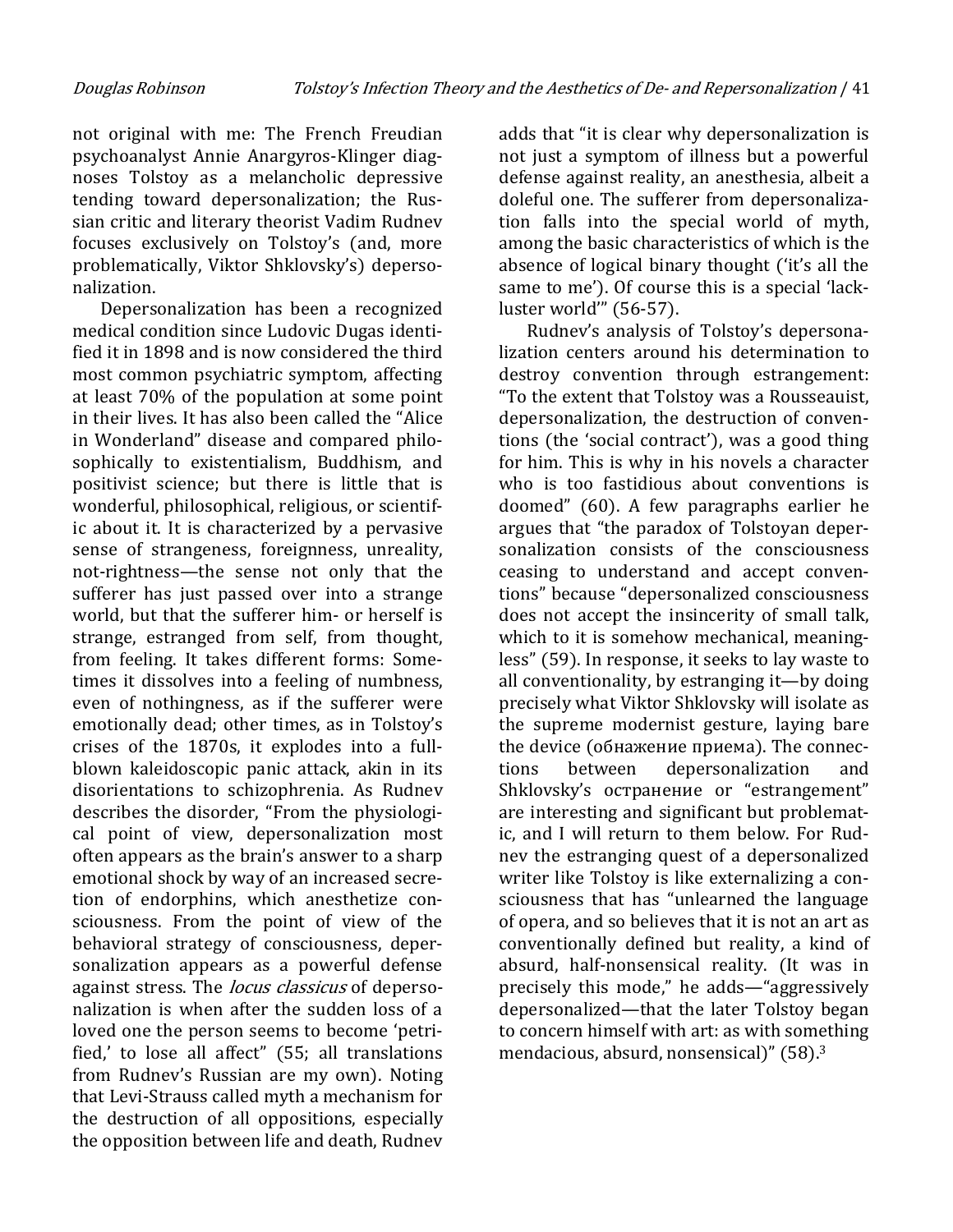#### Obstacles to the Depersonalization Diagnosis 1: The Psychological Depth of His Novels

This "depersonalization" diagnosis seems to me a relatively noncontroversial reading of Tolstoy the man; everyone who has devoted any amount of time to the study of Tolstoy's psyche has said similar things about his emotional isolation from others. There are, however, two important obstacles to our accepting it uncritically as true: the deep psychological complexity of his novels and stories (if he cannot feel other people's feelings, how is he so powerfully able to recreate their lives in fiction?), and his infection theory in *What Is* Art? (would a man who had never experienced the sharing of feelings be able or even inclined to build an aesthetic theory around it?). Since the former is beyond the scope of this essay, I invoke Anargyros-Klinger's psychoanalytical diagnosis as a sketchy solution to it and devote the bulk of my discussion to the second.

As Anargyros-Klinger reads Tolstoy, his brilliance as a writer posed a severe threat to his precarious psychic regime: The fact that, as she puts it, writing fiction unleashed in him "a destructive flood of impulses unacceptable to the ego [which] caused a fear of loss of the self" (411). We might in fact reframe that idea in terms of Tolstoy's own infection theory to suggest that when he wrote, an overwhelming flood of other people's feelings was channeled infectiously through his body into his characters—we know that Tolstoy's characters were modeled so closely on actual people he knew that his family and friends would recognize them instantly—and that this flooding of shared feeling caused a fear of loss of the self. Either way, as Anargyros-Klinger continues, "He was thus compelled toward defence mechanisms of a psychotic nature—splitting and projection—which were not able to protect him from the fear of death and selfaccusations and never managed to relieve his guilt" (411). He defended against this threat of psychosis by "converting," not just to ascetic Christianity (no sex) but to an anti-literary moralism (no writing of fiction):

For a time, sublimation through writing acted on the partial drives, inhibited their aim, displaced and desexualized, relieving the feeling of a haunting and dreadful guilt.

… The fantasies that inspired him retain the marks of primary processes that will be perceived by the reader, contributing to the emotion aroused through reading.

But Tolstoy had not yet managed to establish a sufficiently protective distance through his writing. He sometimes felt threatened within by what emerged from him in certain moments of inspiration.

It is possible that the prospect of this unconscious fantasy breaking into the ego, brought about by writing, added to the "unspeakable anxieties" that appeared after writing *War and Peace* and contributed to drying up Tolstoy's creativity, which was perceived as a vital danger, a threat to the ego. Numerous passages in Tolstoy's two major novels reveal in him a disposition towards a state of depersonalisation that encouraged the emergence of images and thoughts from the preconscious, the thinly veiled expression of forbidden desires. At the time when the depression manifested itself, he had to block the path of these forbidden desires at all costs. And in order to do this he had to give up writing. (416-17)

It seems reasonable to speculate, in other words, that he did have access to other people's feelings—to what his big brother Nikolay taught him to call the "Brother Ants"—and channeled that access into and through his novels; but that his access to those feelings was dangerous for him, undermined his precarious psychic regime, brought him to the brink of psychosis, so he gave it up, blocking it at such a deep level that he was not even aware that it was there. This would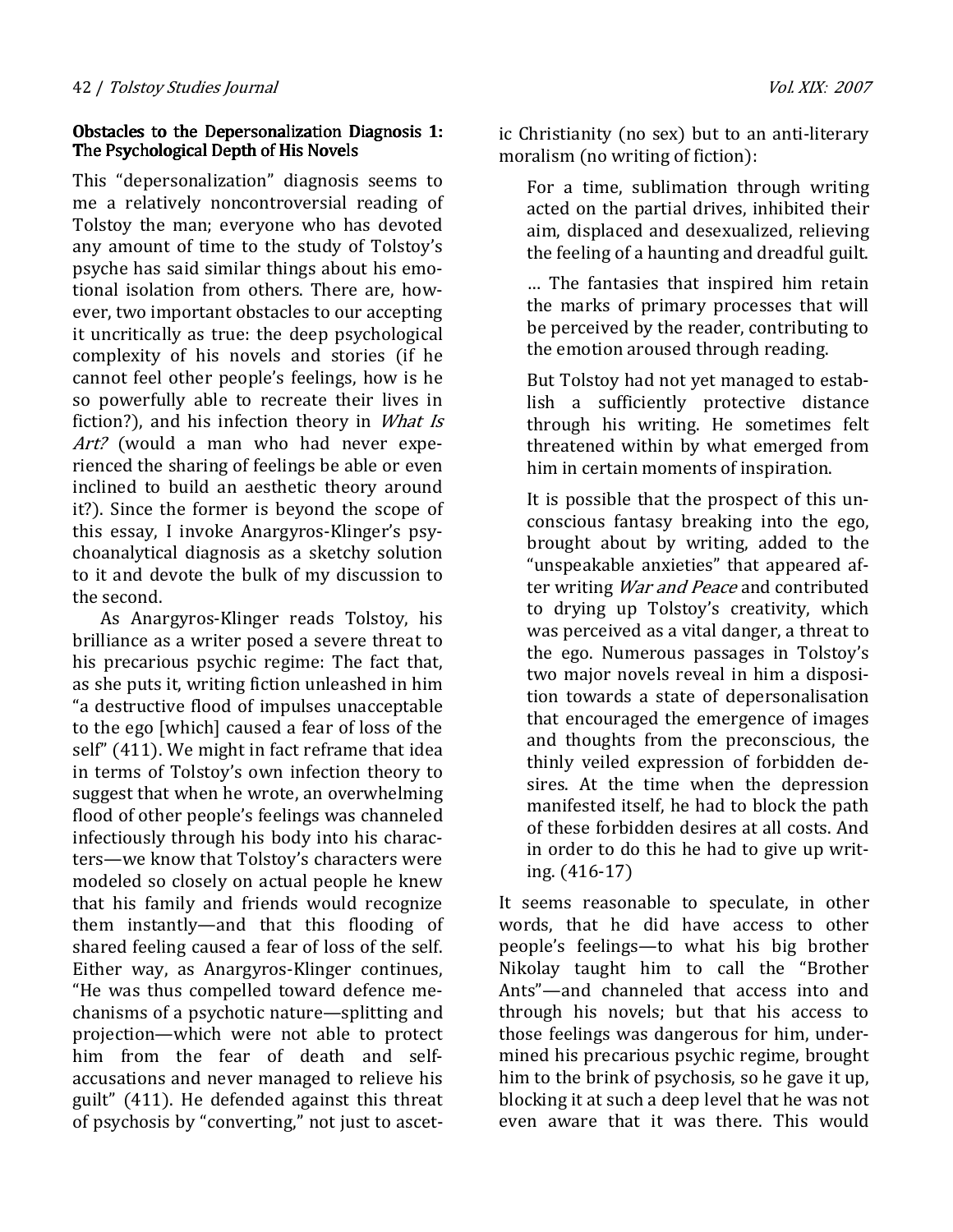suggest that depersonalization for Tolstoy involved not so much a *depletion* of shared feeling as a wall against shared feeling—a wall that he thickened against the feeling it occasionally let through.

#### Obstacles to the Depersonalization Diagnosis 2: The Infection Theory

What then of his infection theory of art? Does his 300-page treatise on the contagion of feeling, written in his late sixties—the universalization, as it were, of the Brother Ants game—suggest that a decade and a half of Christian love has truly now begun to convert him, to open him up to collective feeling? More specifically: Does Tolstoy theorize aesthetic infection out of his own experience of shared feeling—of being what Richard Gustafson calls a "resident" in the most transpersonally emotionalized sense of the word—or is his infection theory of art a utopian vision conceived as the idealized inverse of his own depersonalized experience?

I would argue the latter: that in *What is* Art? he writes about the moral guidance exerted by shared feelings without the benefit of collective moral guidance or shared feelings. The book is a scandal not just because he rejects high art, including *War and Peace* and Anna Karenina, but because it is mired in stupid and stubborn inconsistencies, indeed impossibilities, born, I suggest, out of his depersonalization—out of his inability to be guided by the very forces of shared moral feelings that he is theorizing. Tolstoy writes about the moral/aesthetic guidance of shared feelings as one who has borrowed what he knows about it from other people, has taken over their aesthetic descriptions anesthetically and imposed on them rational universalizing principles borrowed from an idealized/depersonalized vision of human life.

For example, look back at the quotation on page thirty-nine excluding "any activity" from the determination of true art. As noted earlier, for Tolstoy this distorting "activity" was fundamentally the operation of civilization in the individual. It is also important to note, however, that the estranging root "стран-" appears in this passage, in the form of сторона "side," the etymological boundary that splits the key words derived from it into here and there, good and bad, strange and familiar: "if a person," Tolstoy writes, "without any activity on his/her side (своей стороны) and without any change of standpoint." "Cвоя сторона" is grammatically the subject's side and phenomenologically *this* side, the familiar side; etymologically in Russian whatever is on this familiar side is "страна" or country, while whatever is on the other side is "странный" or strange. The "иностранец," someone from the other side of the line, from a different country (из иной страны), is a foreigner. The "странник" or pilgrim is someone who estranges himself from hearth and home and family, crosses the line from familiar to strange.

But to the extent that Tolstoy follows Rousseau in seeing civilization as the regulatory shared feelings over on the *other* side, the foreign side, the "strange" side—and "any activity" as the disturbing and distorting leakage of those regulatory group feelings over into the attitudes or motivations or cognitions of the individual on this side—he breaks with the collectivist Russian etymology that associates this side, the familiar side, with the country, the group, one's own culture. For Tolstoy, what is on this side is the isolated Rousseauistic individual, the Noble Savage, shaped only by God and Truth, unaffected by others, unconditioned by shared feelings to want or expect anything in particular out of a work of art. Before his "conversion" he attunes himself so as to feel, or to seem to be feeling, the emotional infection from late Beethoven that others expect him to feel. A few years later, when Masha dies, he again attunes himself to pretend to feel what society expects him to feel. Both emotional "attunements" to group guidance are for him equally corrupt. Tolstoy claims to desire the unification of all human beings in moral guidance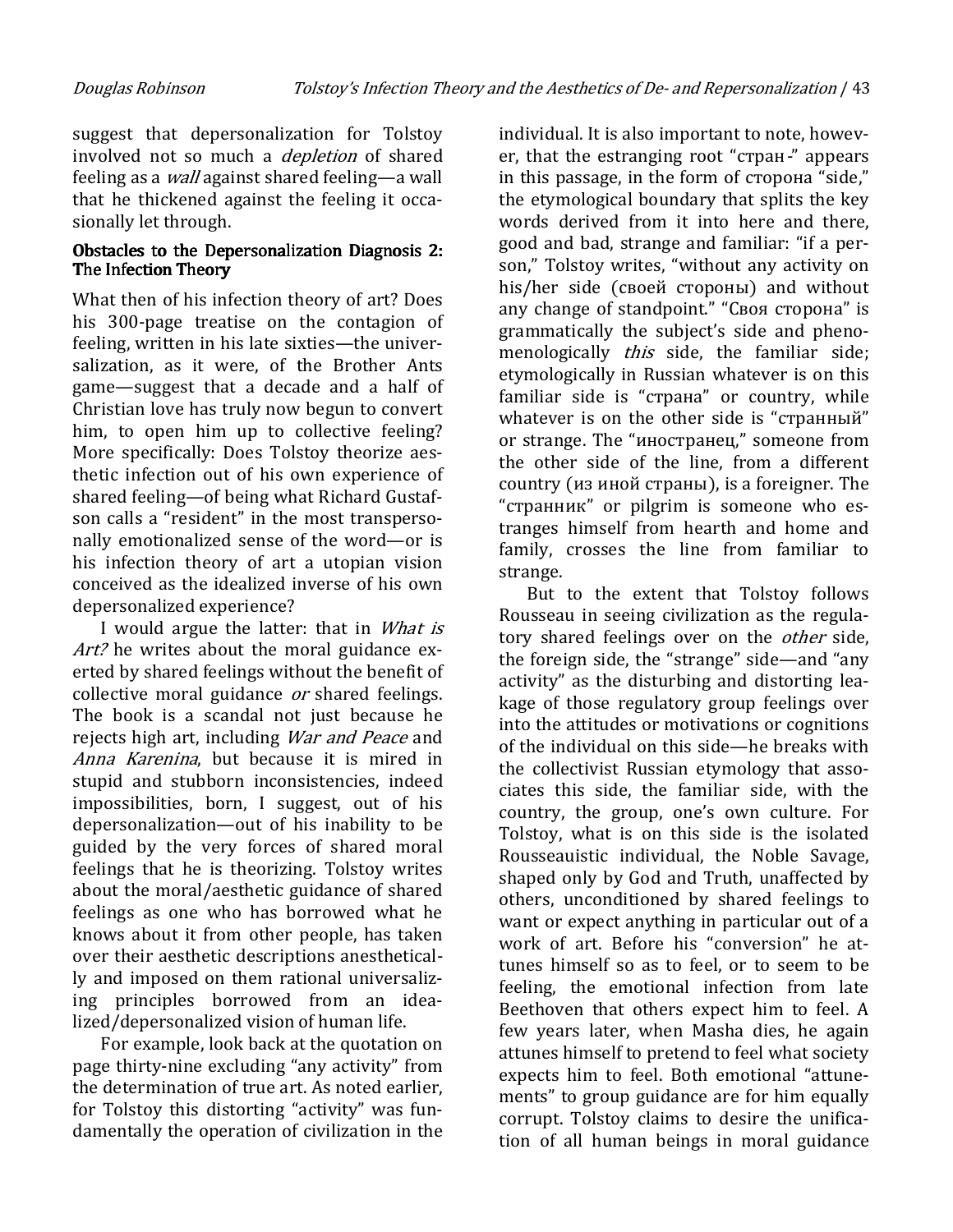through the artistic infection of feelings, but in reality any specific real-world form of group moral guidance through infectious feelings is "strange" to him and must be condemned as either perverted or fake. This animus against the group is directed not against collectivity itself but against any group smaller than all humanity; as Thomas Barran writes, "Both Rousseau and Tolstoy condemn the role of partial societies within the larger sociopolitical organization. Tolstoy objects to them because of the pressures they can exert on an individual to pull away from the community and follow his or her own selfish interests" (*PSS* 30: 11n). The apparent contradiction is apparent: It is not that membership in the community can pull the individual away from the community, but that membership in a *real* group can pull the individual away from "the community" defined ideally as all humanity, as the "universal brotherhood of man," an abstraction that can only exist in the imagination of the isolated Romantic individual and thus on the safe "familiar" side of the split. Real groups, shunted in Tolstoy's imagination to the other side, the strange side, are strangely—associated with "selfishness."

For Tolstoy these social groups are the enemy; it is precisely their regulatory work that he is constantly at pains to undermine throughout his tract. "It is true," he says, "that this indication is an *internal* one and that there are people who, having forgotten what the action of real art is, expect something else from art (in our society the great majority are in this state), and that therefore such people may mistake for this aesthetic feeling the feeling of diversion and a certain excitement which they receive from counterfeits of art" (PSS 30: 227). "There are people," he says, at first suggesting that it's only a small group, say the upper classes, who have "forgotten" or fallen away from this pure Rousseauistic capacity to be infected by the pure feelings of joy and spiritual union; but then it turns out that *the great majority* are in this state, indeed perhaps even everyone, with the result that

people almost invariably feel the wrong feelings: "the feeling of divertisement and a certain excitement which they receive from counterfeits of art." This is patently a kind of infection of artistic feeling, but Tolstoy despises it and wants to distance himself from it as far as possible in order to elevate to definitive status a specific *idealized* and *universalized* emotional infection. The privileged infection is here grounded experientially, by inversion, in Tolstoy's own depersonalization: The pure infection of joy and spiritual union he theorizes in the book is precisely his own depressed isolation turned imaginatively inside-out.

## Depersonalization in *What Is Art?*: Hypnosis

Tellingly, many of the examples he gives of this pure infected state are based on other people's reports: "I lately read of a theatrical performance among the savage tribe—the Voguls. A spectator describes the play.…The audience, as the eye-witness describes them, are paralyzed with suspense: deep groans and even weeping are heard among them. And, from the mere description I felt that this was a true work of art" (*PSS* 30: 225-26). When he is personally present at this sort of artistic event, his response is more often the depersonalized inverse. He comes away from a performance of Hamlet disgusted: "I experienced all the time that peculiar suffering which is caused by false imitations of works of art" (225).

Reading Zola, Kipling, and others, Tolstoy employs an estranging reading strategy typical of his approach to everything in life:

I was provoked with the authors all the while as one is provoked with a man who considers you so naïve that he does not even conceal the trick by which he intends to take you in. From the first lines one sees the intention with which the book is written, the details all become superfluous, and one feels dull. Above all, one knows that the author had no other feeling all the time than a desire to write a story or a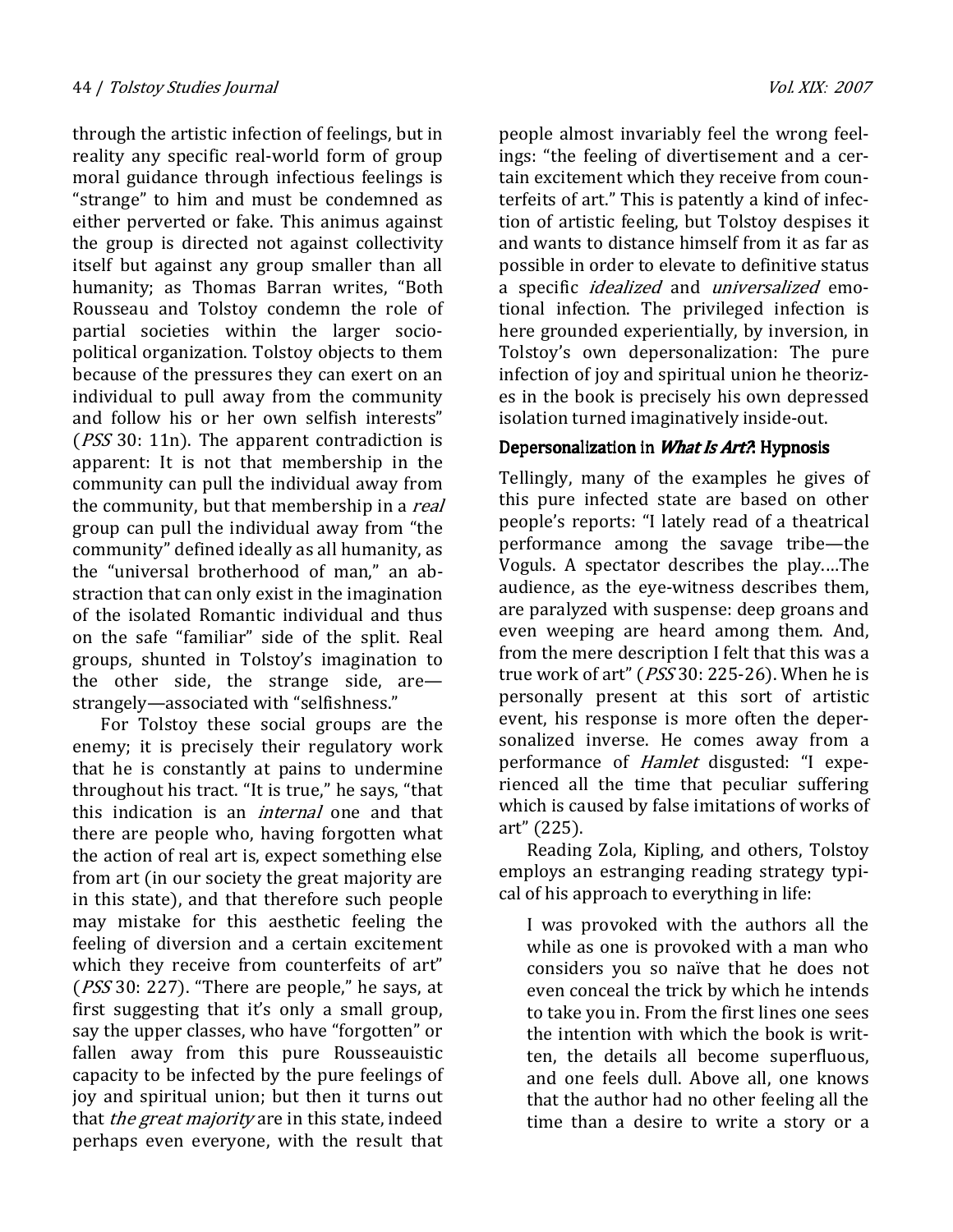novel, and so one receives no artistic impression. (224)

He attends a performance of day two of Wagner's *Ring* in Moscow and is again disgusted:

Sit in the dark for four days in company with people who are not quite normal, and through the auditory nerves subject your brain to the strongest action of the sounds best adapted to excite it, and you will not doubt be reduced to an abnormal condition and be enchanted by absurdities. But to attain this end you do not even need four days; the five hours during which one "day" is enacted, as in Moscow, are quite enough. Nor are five hours needed; even one hour is enough for people who have no clear conception of what art should be and who have concluded in advance that what they are going to see is excellent, and that indifference or dissatisfaction with this work will serve as a proof of their inferiority and lack of culture.

I observed the audience present at this representation. The people who led the whole audience and gave the tone to it were those who had previously been hypnotized and who again succumbed to the hypnotic influence to which they were accustomed. These hypnotized people being in an abnormal condition were perfectly enraptured. (PSS 30: 216)

As Michael Denner tells us, "in an earlier version of the essay, Tolstoy offers 'hypnotism' as a synonym for infection  $(p. 53)$ " (284-85); and indeed Tolstoy's third-hand description of the Vogul audience's response, "paralyzed with suspense," sounds very much like a hypnotic trance or a drugged state. But when Tolstoy is physically present and observes that state with his own eyes, he is invariably repelled. He says that Wagnerites will protest that you have to see the *Ring* in Bayreuth, in the dark, with the orchestra out of sight, and every detail of the performance brought to the

highest perfection, and retorts: "Yes, naturally! Only place yourself in such conditions and you may see what you will. But this can be still more quickly attained by getting drunk or smoking opium" (PSS 30: 216).

"So one is quite at a loss," he remarks early in the treatise, referring to the works of high art that so disgust him, "as to whom these things are done for. The man of culture is heartily sick of them, while to a real working man they are utterly incomprehensible. If any one can be pleased by these things (which is doubtful), it can only be some young footman or depraved artisan, who has contracted the spirit of the upper classes but is not yet satiated with their amusements, and wishes to show his breeding" (PSS 30: 79). Since the whole point of his book is that "men of culture" are almost without exception "falsely" enraptured or hypnotized or drugged by high art, feeling all the wrong feelings of "divertisement" and "excitement," all he can mean by "the man of culture is heartily sick of them" is that *he himself* is sick of them—that his overwhelming response to the emotional infectiousness of so-called great art is one of disgust and revulsion. Almost everyone at these performances is powerfully affected by them, but he describes their infection as an artificial, hypnotic, drugged state that is something like the demonic inverse of the ideal state he is theorizing. The only kind of viewer that he can imagine actually responding authentically to these works is an ambitious upwardly-mobile footman or artist "who has contracted the spirit of the upper classes" which is to say, again, that the perversion with which the upper classes have been infecting the lower orders is an infection and not mere fakery.

## The New and the Old

For the most part, then, Tolstoy builds his argument in the book around his observations of aesthetic response in the actual or virtual body language of other people—both the "bad" kind, which he tends to observe in the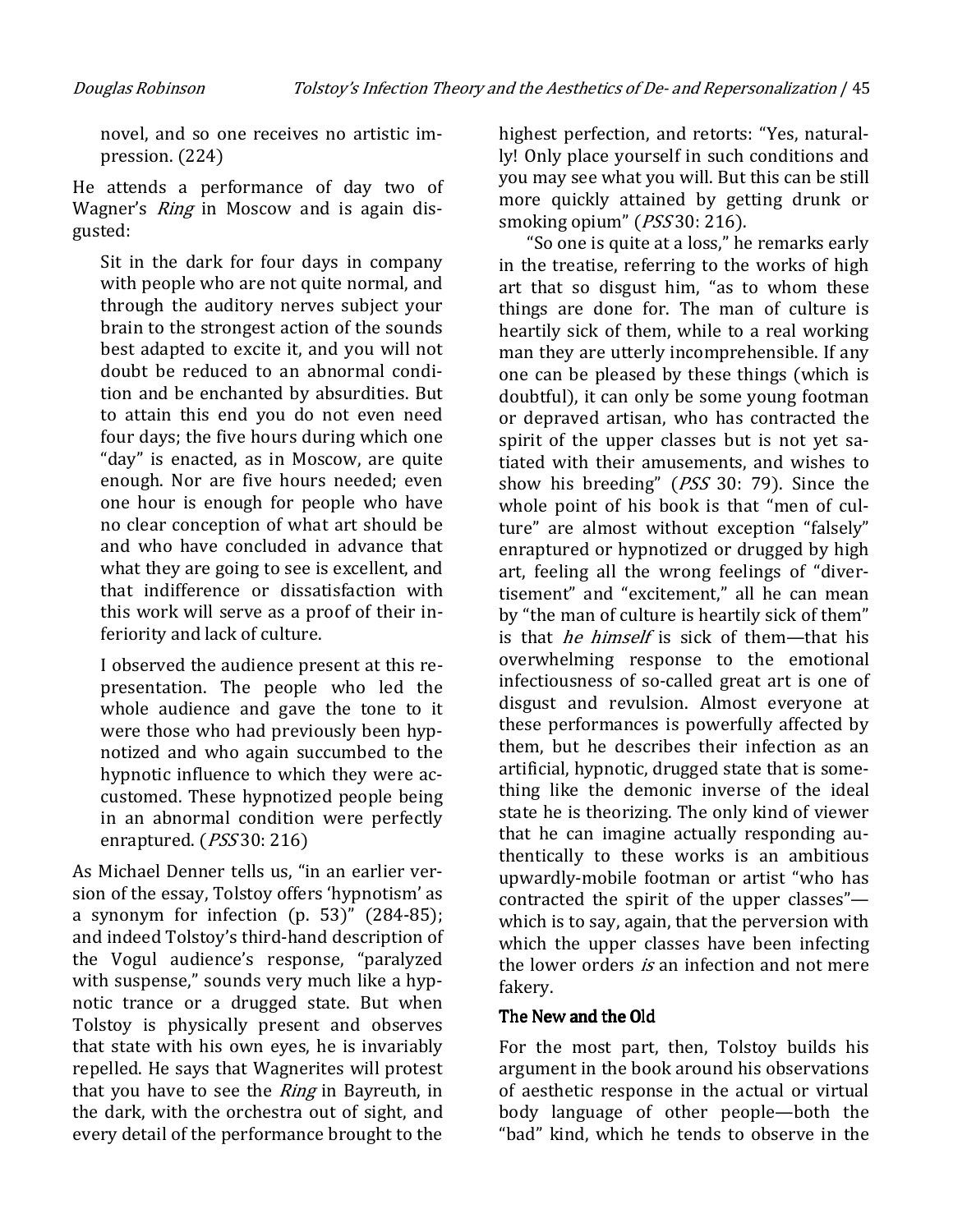flesh, and which he wavers between identifying as sheer mummery and attributing to an infection of perverse hedonism, and the "good" kind, which he tends to read about in books and articles by other people and is better able to trust because, without the distorting or disgusting impact of actual body language, he can *imagine* the idealized sort of body language he believes the universal effect of true aesthetic infection will provoke.

But he does give us a few examples of his own actual experience of the latter kind of artistic infection, such as this famous one:

A few days ago I was returning home from a walk feeling depressed, as sometimes happens. On nearing the house I heard the loud singing of a large choir of peasant women. They were welcoming my daughter, celebrating her return home after her marriage. In this singing, with its cries and clanging of scythes, such a definite feeling of joy, cheerfulness, and energy, was expressed, that without noticing how it infected me I continued my way towards the house in a better mood, and reached home smiling and quite in good spirits. (*PSS* 30: 221)

It is telling that as his favorite daughter Masha arrives home from her wedding, Tolstoy is off on a lonely walk, feeling depressed, and that he describes his homecoming from the walk again in solitary terms, not as "rejoining the others" but simply as "continuing my way towards the house" and "reaching home." Tolstoy spent the decades after his "conversion" almost entirely alienated from his family: "I can hear them playing tennis and laughing.…Everyone is well, but I feel depressed and can't control myself. It's like the feeling I had when [my childhood tutor Prosper de] St. Thomas locked me in and from my dungeon I could hear everyone enjoying themselves and laughing" (Tolstoy's diary, July 31, 1896; PSS 2: 430). Still, it clearly suggests that Tolstoy may have been physically capable of responding with shared feeling to some moments of artistic expression—just not very often or

very strongly ("in a better mood," "quite in good spirits"). It may also be that the cries and clanging of scythes helped him respond: They were strange enough, alien enough from the high culture on which he had been raised, that they pierced through his depressed/depersonalized indifference.

This rare case of apparently authentic infection and therefore "real art"—"the song of the peasant women was real art transmitting a definite and strong feeling" (223)—does seem a bit strange in another way, though, in that it is Tolstoy's theory throughout the book that true or real art must infect the audience not just with a "definite and strong feeling" but with *new* feelings:

The first result—the impoverishment of subject-matter—followed because only that is a true work of art which transmits fresh feelings not before experienced by man. As thought-product is only then real thought-product when it transmits new conceptions and thoughts and does not merely repeat what was known before, so also an art-product is only then a genuine art-product when it brings a new feeling (however insignificant) into the current of human life.…

The same powerful impression is made on people by feelings which are quite new, and have never before been expressed by man. And it is the source from which such feelings flow, that the art of the upper classes has deprived itself of by estimating feelings not in conformity with religious perception but according to the degree of enjoyment they afford. There is nothing older and more hackneyed than enjoyment, and there is nothing fresher than the feelings springing from the religious consciousness of each age. It could not be otherwise: man's enjoyment has limits established by his nature, but the movement forward of humanity which expresses itself in religious consciousness has no lim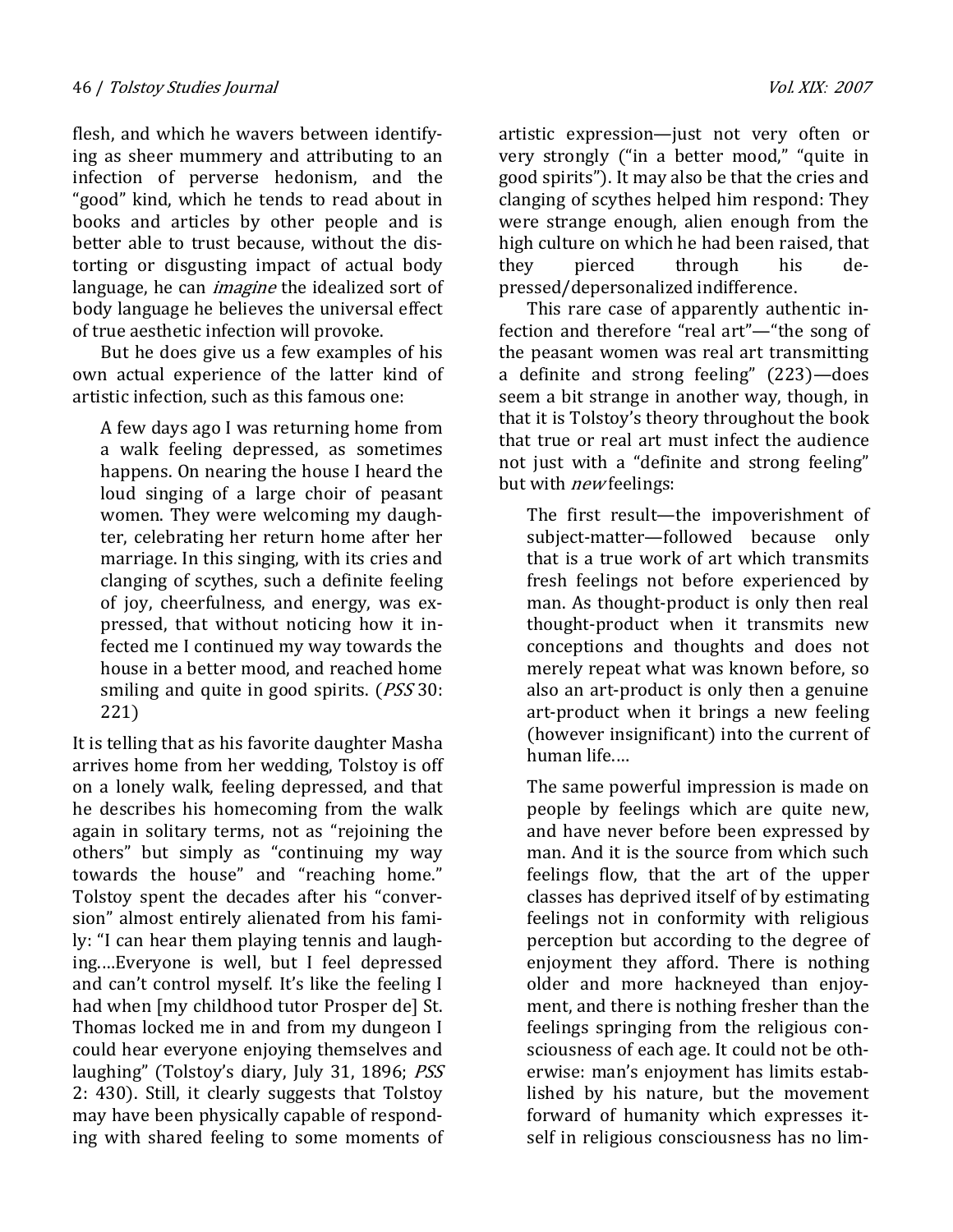its. At every forward step taken by humanity—and such steps are taken in consequence of a greater and greater elucidation of religious perception—men experience new and fresh feelings. And therefore only on the basis of religious perception (which shows the highest level of life-comprehension reached by the men of a certain period) can fresh emotion, never before felt by man, arise. (PSS 30: 149-50)

Technically, then, the song of the peasant women should only have been considered true art if it infected Tolstoy not with a slightly better mood, but with "fresh feelings not before experienced by man." And perhaps it did. Perhaps the "definite feeling of joy, cheerfulness, and energy" that Tolstoy felt infected by was in some way unique, so perfectly shaped by the honest feelings of these peasant women that no one had ever felt it in the world before. It is difficult to imagine just how these new feelings of the peasant women might have been shaped by "a greater and greater elucidation of religious perception," but here perhaps we can give Tolstoy the benefit of the doubt, and assume (contrary to the evidence he marshals in A Confession, but never mind) that the Russian peasants are in fact the Rousseauistic Noble Savages of his time, uncorrupted enough by upper-class civilization as to be perfectly attuned to "the highest level of life-comprehension reached by the men of a certain period."

The crippling difficulty Tolstoy faces in making this argument, however, is epistemological. How on earth could he ever know? How is he in a position to know what every other person in the world has felt? Does he even know his own feelings well enough to distinguish an old one from a new one? What if these women always sing this song in exactly this same way, with exactly these same feelings, and he has simply never heard it before? What if their singing is so conventionalized that their mothers and grandmothers

and great-grandmothers sang it in exactly the same way, with exactly the same feelings? In order for his claim to have any factual basis, he would have to have the godlike power to feel every feeling any human being ever felt on earth; clearly he does not have such power.

If on the other hand he means that any true sincerity will necessarily generate a new feeling, then he can assume that new feelings are quite common experiences, perhaps so common as to be mundane, things that every human being on earth experiences many times a day. This assumption would let him off the hook of trying to claim that he can distinguish a new feeling from an old one; but it would still leave the burden of proof on him to distinguish between sincerity and shamming. ("His" peasants aren't just pretending to love the master and his family sincerely; their love is real; he can tell.)

Really the only way for him to avoid having to prove that he has godlike powers of discrimination would be for him to admit that all of our feelings are always new—that, as Heraclitus says, we never step into the same river twice. But, since the perverse elitist faker patently never steps into the same river of fakery twice either, this argumentative stratagem would allow high aesthetic fakery the same claim to newness that he wants to reserve for the sincerity of true art. In fact, hard as he works to distinguish bad art from good, fake art from true, disturbing parallels between them keep surfacing:

There is only one explanation of this fact: it is that the art of the society in which these versifiers lived is not a serious, important matter of life, but is a mere amusement; and all amusements grow wearisome by repetition. And in order to make wearisome amusement again tolerable it is necessary to find some means to freshen it up.…The substance of the matter remains the same, only its form is changed. It is the same with this kind of art. The subject-matter of the art of the upper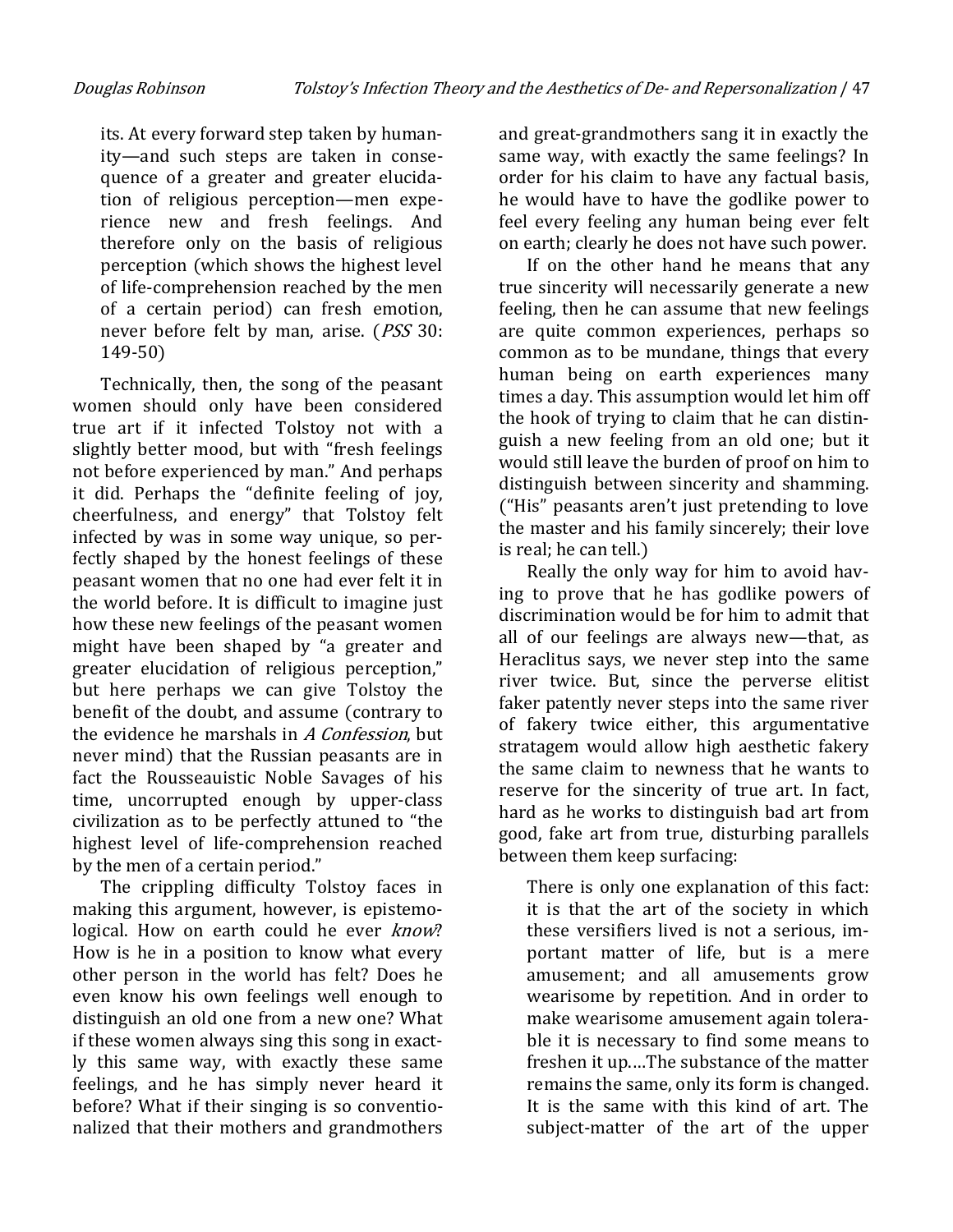classes growing continually more and more limited, it has come at last to this, that to the artists of these exclusive classes it seems as if everything has already been said, and that to find anything new to say is impossible. And therefore to freshen up this art they look out for fresh forms. (PSS 30: 166-67)

The significant difference between this selfexhausting newness of elitist art and the everreplenished newness of true art for Tolstoy is that true art is replenished by true religion: Because "the movement forward of humanity, that which is voiced by religious perception, has no limits," the chorus of peasant women does not have to go restlessly searching for fresh forms. The "greater and greater elucidation of religious perception" does the searching for them; all they have to do is open themselves up to that perception.

One way of framing the epistemology behind Tolstoy's discriminatory argument here is that he *just knows*. He just knows the difference between true and false newness, between true and false sincerity, between true and false religious perception, and therefore also between true and false art. Judging from his rhetoric in *What is Art?*, this is how things seemed to Tolstoy himself. Another, less idealized way of putting that is that he *doesn't* know and so somehow has rhetorically (and perhaps even psychologically as well) to convert his not-knowing into an ideal form of knowing, into the truest and most perfect form of knowing. As Caryl Emerson suggests, drawing on Barran, Tolstoy wants to run the utopian (Rousseauistic) temporal dynamic both ways: He wants the authentic infections of true art to be the alpha and the omega, the primeval force of innocence arising out of the unfallen past *and* the new utopian future in which the primordial innocence of edenic shared feeling is restored.<sup>4</sup> What he ends up with instead, though, is the confusion arising out of his own depersonalization: Unable to respond emotionally in the present to the old

or the new, determined to imagine a utopian future built out of a restored edenic past, he has to try to sort out his many examples by depersonalized or derealized remote control, guessing anesthetically at which example might be appropriate for which phenomenon. So he theorizes true art in terms of the infection of new feelings, but gives his rare examples of true art based on the infection of old feelings, the oldest of all, the pure feelings of joy and spiritual union arising out of what he calls the true primeval (pre-creation) meaning of Christianity, and "instinctively"—with the instincts of depersonalization—associates the infection of new feelings with the perverse repetitions of exhaustion.

#### The Infection Theory in Twentieth-Century Literary Thought

From the idealized point of view of Tolstoy himself and his most ardent admirers, perhaps, my reading of the infection theory in this essay is entirely negative: Because Tolstoy did not feel the infection he was theorizing, because he could not allow himself to feel it, the theory remains a transcendental hypothesis that is wracked with self-contradiction. Infectious art has a hypnotic effect on the reader or viewer, but actual evidence of such hypnosis awakens in Tolstoy only disgust and the accusation that the audience is either on drugs or shamming. Infectious art must be radically new, but in his actual response to art anything new strikes him as perverse and destructive, and the few examples of "good" art he is able to muster are highly conventional. His memory of attuning himself to "great" art in order to simulate the appropriate state in his body awakens in us the suspicion that without this somatic attunement or shamming he is unable to respond to art (or other people) at all.

But what we have seen so far is only the negative first part of a two-part argument that ends by finding great utility in Tolstoy's infection theory. By infecting each side of Tolstoy's binary with its opposite, the disease with the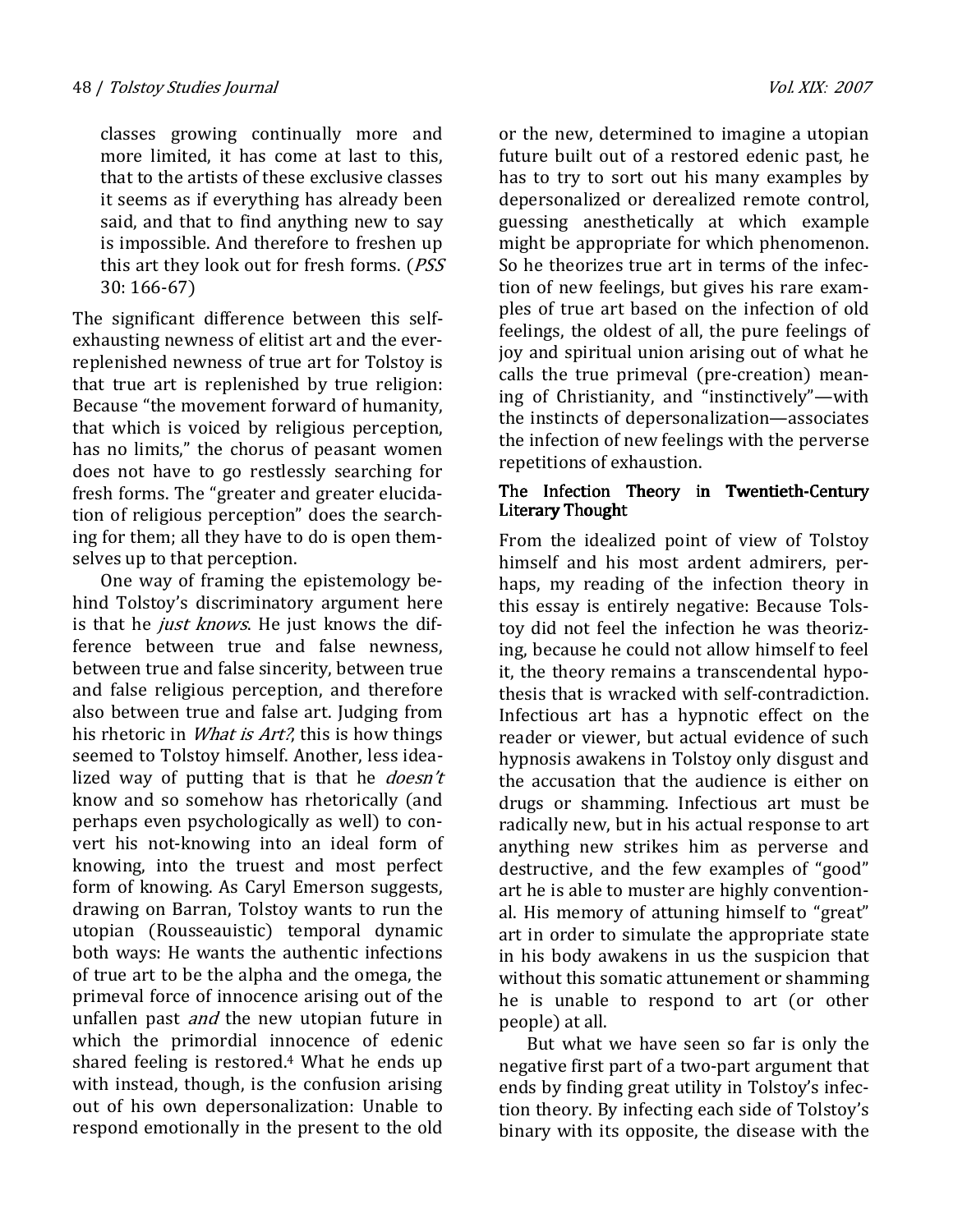cure and the cure with the disease, I may have undermined the theory's specific (rather naïve) conceptual foundation, but in so doing I have also, I hope, pointed the way toward subtler influence studies. For example, in Viktor Shklovsky's 1917 article "Art as Device" ("Искусство как прием") Tolstoy is invoked as a practitioner of what Shklovsky calls остранение, literary estrangement which turns out to be a more complex kind of homeopathic or cathartic cure for the disease of depersonalization, estrangement as a cure for estrangement, alienation as a cure for alienation. In a sense with this theory Shklovsky turns Tolstoy on his head, playing Aristotle to his Plato, for like Plato Tolstoy believes in what the computer people these days call "garbage in, garbage out": If you imitate perversion, what comes out the other side of the imitation is the same perversion. If you imitate the disgusting, your readers will be disgusted; in order to spread joy and spiritual union, you have to imitate joy and spiritual union. Perversion in, perversion out; purity in, purity out. You cannot expect to transform perversion into purity cathartically, through art. In a deeper sense, however, Tolstoy's subterranean task in *What Is Art?* is to transform his own estrangement from others into purity cathartically through *theory*: to retheorize his own earthy disgust at what he takes to be perverted art (which in fact turns out to be *all* art) as a deep spiritual belief in the existence and infectious power of pure art; to mystify his own inability to respond to the infectiousness of *real* art as a readiness to respond to the infectiousness of *ideal* art. Because Tolstoy himself cannot respond with feelings of joy and spiritual union to existing art, *there must exist* a kind of art to which he would be able to respond in that idealized way: His own abject failure to date stands surety for his future success and for the emergence of a channel of artistic infection that would depend for its salvific effect on that success.

By bringing that repressed dialectic to the surface in his own version of the theory, Viktor Shklovsky not only inserts Tolstoyan estrangement into the modernist mainstream, he brings something like the infection theory with it as well. This is often missed in twentieth-century readings of Shklovsky, who is typically read by the structuralists and poststructuralists as interested purely in the "machine" of literature, in literary "devices," in pure abstract form; indeed Vadim Rudnev reads him as depersonalizing twentiethcentury literary theory. But the transformative power of shared feeling that Tolstoy theorizes as aesthetic infection is strongly at work in Shklovsky's conception of literary estrangement:

And so, in order to restore the sensation of life, to feel things, to make the stone stony, there exists what we call art. Art's purpose is to give us the sensation of a thing as seeing rather than as recognizing; art's device is a device for the "estrangement" of things, a device of belabored form that increases the laboriousness and duration of perception, because in art the perceptual process is self-purposive and should be prolonged. Art is a way of experiencing the making of a thing, but the thing made in art is not important. (12, my translation)

Shklovsky is clearly at pains here to harness Tolstoyan estrangement to the deautomatizing power of art: "in order to restore the sensation of life, to feel things, to make the stone stony, there exists what we call art"; "Art's purpose is to give us the *sensation of a* thing as seeing rather than as recognizing." Art's purpose, in other words, is to infect us with a sensation of being alive—and it does so for Shklovsky through estrangement, through precisely that which Tolstoy worked consciously to eliminate from his theory of "good" infectious art but which, due to his depersonalization, seeped through anyway and conditioned his imagination of paradise. Shklovsky's imagination of estrangement as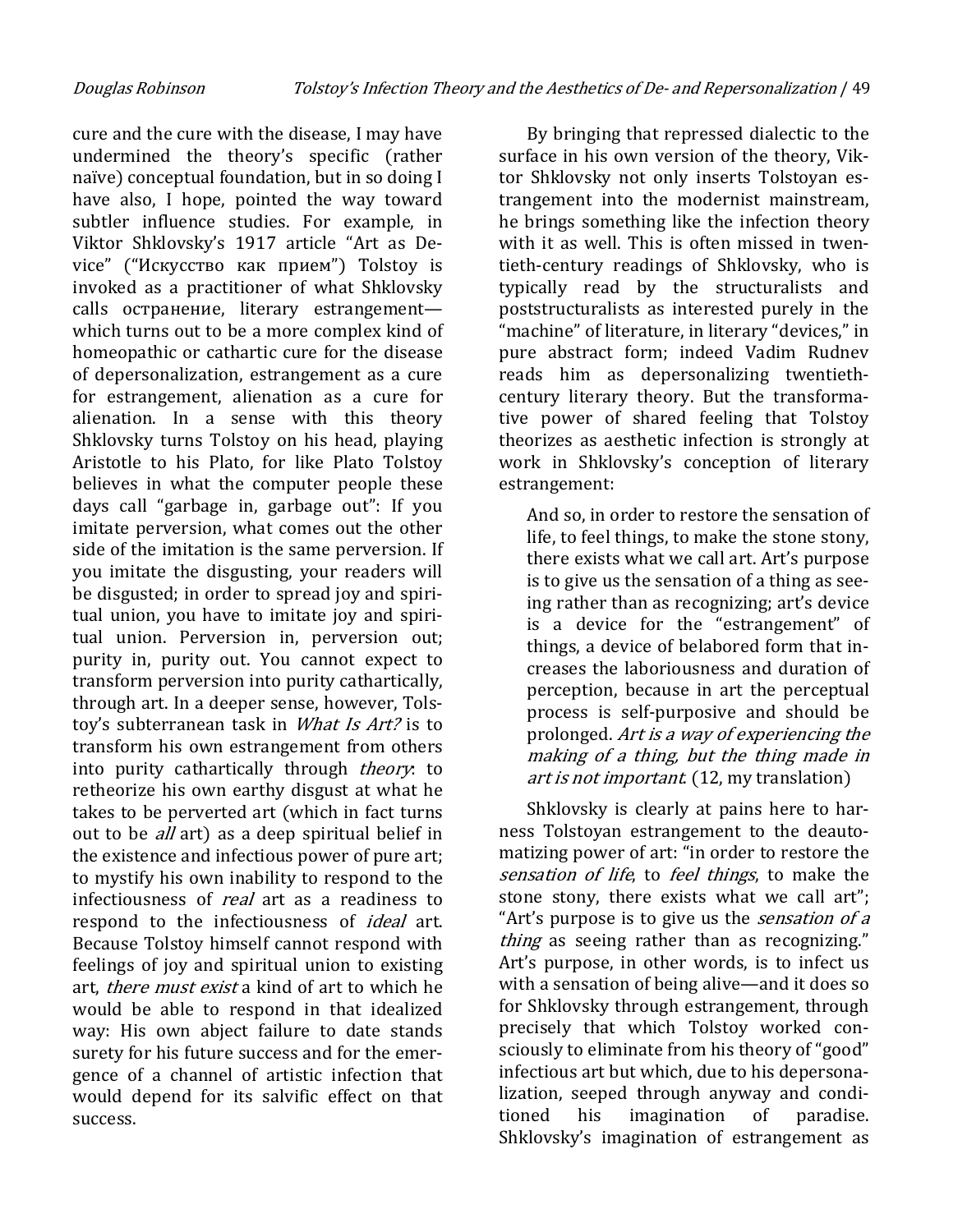having a deautomatizing and therefore salvific impact on the reader's phenomenological construction of a world is heavily influenced by more recent thinkers coming out of a very different intellectual tradition than Tolstoy— William James, Broder Christiansen, Henri Bergson (see Curtis, Svetlikova)—but these thinkers really only help him reshuffle the literary theory and device cards dealt him by Tolstoy.

Over the decades, much debate has centered on the extent to which Shklovsky's theory of the прием остранения or "estrangement device" influenced Bertolt Brecht's theory of the Verfremdungseffekt or "estrangement effect." In the most likely scenario (see Mitchell), Brecht was taught the theory in Moscow in the spring of 1935 by his and Shklovsky's mutual friend Sergey Tret'yakov. However, whether Brecht picked up the theory from Shklovsky or developed it himself out of the German Romantic/Idealist tradition, it is clear that Brecht too moved from a depersonalizing approach to the theater in his twenties (plays "ought to be presented quite coldly, classically and objectively. For they are not matter for empathy; they are there to be understood. Feelings are private and limited. Against that the reason is fairly comprehensive and to be relied on," 15) to a more mature dialectical view of empathy and estrangement, emotion and intellect, identification and critical thought in his forties. His early attacks on empathy-based drama are remarkably reminiscent of Tolstoy, repeatedly likening the body state into which "Aristotelian" acting puts the audience to various forms of depersonalization: a trance (26), an "obstinate clinging to the pleasure element" and "addiction to drugs" (40-41), an appeal to "the mental immaturity and the high emotional suggestibility of a mob" (79), "stock narcotic attractions" (85), "a machine for simulating the effects of dope" (88), "one of the most blooming branches of the international narcotics traffic" (90), a "rape" of the spectator (93), "a view to achieving more or less primitive shock effects or hazily defined sentimental moods which in fact are to be consumed as substitutes for the missing spiritual experiences of a crippled and cataleptic audience" (160), and what he called the behaviorism of American-style advertising and salesmanship: "a man goes into a showroom, mildly infected, and comes out, severely ill, in possession of a car" (67). Even as he begins to recognize the importance of emotion as a *goad* to critical thinking, he continues to use Tolstoy's infection metaphor negatively to deride the kind of empathetic response he is trying to circumvent:

In this case, however, there is not the same automatic transfer of emotions to the spectator, the same emotional infection. The estrangement effect intervenes, not in the form of absence of emotion, but in the form of emotions which need not correspond to those of the character portrayed. On seeing worry the spectator may feel a sensation of joy; on seeing anger, one of disgust. When we speak of exhibiting the outer signs of emotion we do not mean such an exhibition and such a choice of signs that the emotional transference does in fact take place because the actor has managed to infect himself with the emotions portrayed, by exhibiting the outer signs; thus, by letting his voice rise, holding his breath and tightening his neck muscles so that the blood shoots to his head, the actor can easily conjure up a rage. In such a case of course the effect does not occur. But it does occur if the actor at a particular point unexpectedly shows a completely white face, which he has produced mechanically by holding his face in his hands with some white makeup on them. If the actor at the same time displays an apparently composed character, then his terror at this point (as a result of his message, or that discovery) will give rise to an estrangement effect. Acting like this is healthier and in our view less un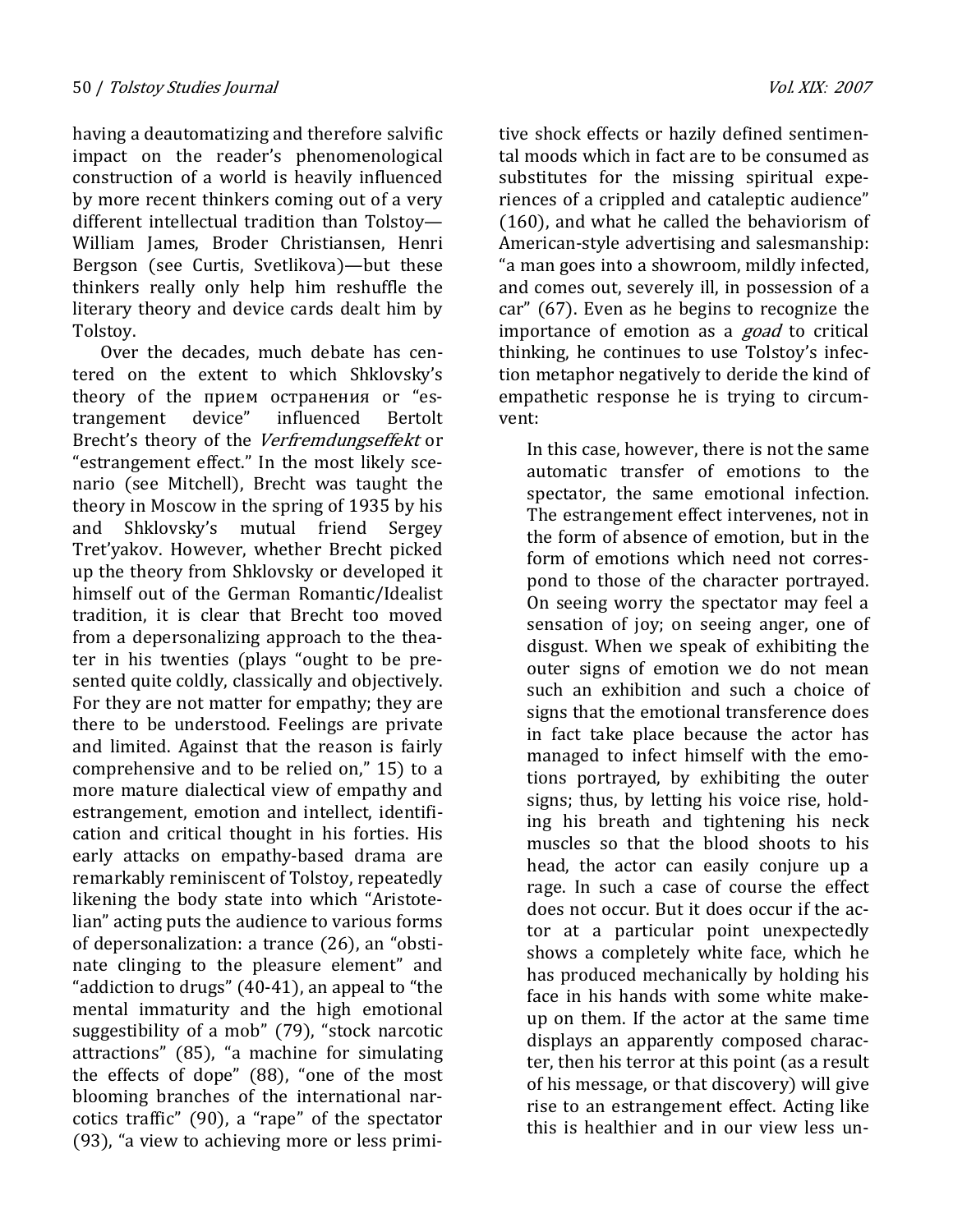worthy of a thinking being; it demands a considerable knowledge of humanity and worldly wisdom, and a keen eye for what is socially important. In this case too there is of course a creative process at work; but it is a higher one, because it is raised to the conscious level. (94-95)

By the 1940s and especially the 1950s, however, his tune has changed: "We must," he writes in 1951 or 1952, "infect a workingclass audience with the urge to alter the world (and supply it with some of the relevant knowledge)" (247, emphasis added). And his strategies for accomplishing that infection are complexly grounded in Shklovsky's dialecticization of Tolstoy's estrangement and infection theory, with the added elements of pushing the viewer to undertake critical/ideological analysis (from Marx) and the infectious impact on the viewer of body movements (from his decades directing actors).

I suggest, then, that while Tolstoy's infection theory is too much a transcendental idealization of his own depersonalization to work on its own terms, its very experiential grounding in his estrangement from other people gives it the power to mediate between the aesthetics of depersonalization and repersonalization in twentieth-century literary theory. In that sense, Tolstoy's infection theory performs the task that Paul assigns to the blood of Jesus: policing the boundary between the familiar and the strange, the own and the alien, the at-home and the away, the near and the far; adding a little estrangement to the mix (in the reader's emotional response) when things get overly conventionalized, a little familiarity when things get too weird.<sup>5</sup>

## **Notes**

1. For those who would complain that заражение (infection) is simply the opposite of выражение (expression), the inward movement (impression) of expression, and has nothing to do with disease, Caryl Emerson's stricture is trenchant: "The epidemiological resonances of 'infection' and 'infectiousness' (zarazhenie, zarazitel'nost') are of course deliberate—for in Tolstoy's view, every important truth had to prove itself on the individual body" (238).

2. The famous passage is this one from 1901, uttered in conversation with Paul Boyer: "I read the whole of Rousseau, all the twenty volumes, including the "Dictionary of Music." I was more than enthused about him, I worshiped him. At the age of fifteen, I carried a medallion with a portrait of Rousseau around my neck. Many pages in Rousseau are so close to me that it seems as if I had written them myself" (quoted in Šilbajoris 33).

3. Rudnev's opera image here is based on his reading of Natasha's depersonalized reaction to the opera in War and Peace. For an important discussion of the connections between Tolstoy's art and his art theory—one that does not, however, go as far as Rudnev—see Šilbajoris:

For instance, Natasha's feelings of estrangement at the opera in Book Eight of War and Peace resemble almost perfectly Tolstoy's own description at the beginning of the essay [*What Is Art?*] of an opera rehearsal he saw and was disgusted by. The point emerges from such comparisons that while in reading the essay we are expected to confront the argument itself, in the fiction we need not judge that argument but are free to respond to the characters' human experiences in the context of their depicted lives. This may help us understand why the art of Tolstoy seems so powerful, and the essay often so unacceptable. (11)

Šilbajoris here seems to imply that the argumentative form of Tolstoy's depersonalization in What Is Art? disturbs us because argument requires generalization, indeed in this case universalization; I would add that equally problematic in Tolstoy's depersonalized argumentation is its repressive idealization, its presentation of estrangement in the idealized guise of nonestrangement.

4. "Thus Tolstoy can despise the developmental 'historical view' and yet still posit a utopia up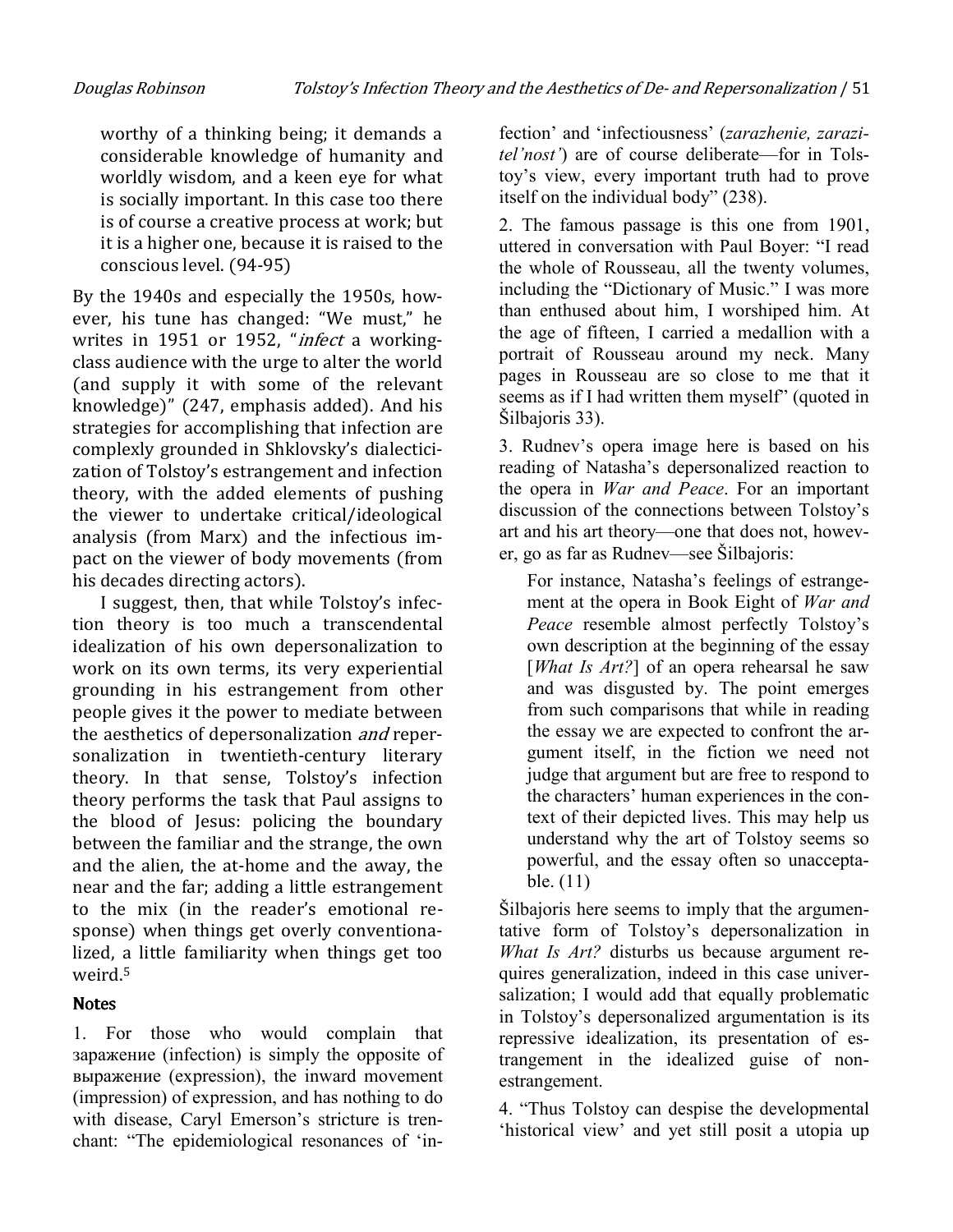ahead, because, like Rousseau, he is convinced that humanity's task is not to move forward but to move back" (Emerson "Aesthetics" 246). See also Barran "Rousseau": "In order to understand What is Art?, we must read it as a political work containing both a critique of present civilization and a utopian outline of an ideal society" (1).

5. I adumbrate here a homeostatic model of estrangement that I develop at length in Chapter Three of the book-length version of this article, Estrangement and the Somatics of Literature. That model is anticipated to some extent by Daniel Laferrière, who argues that "the familiar" is what is familiar to me and "the strange" is what has been excluded from the "me"—and that Shklovskyan estrangement in effect remobilizes a repressed or otherwise excluded aspect of the "me" that is therefore experienced simultaneously as "strange" and "familiar." He does not stray into the realm of depersonalization; his conclusion is that "the great accomplishment of the literary artist is to present us with complexes of semantic material that harmlessly return us to early ego states" (186-87).

## Works Cited

- Anargyros-Klinger, Annie. "The Thread of Depression Throughout the Life and Works of Leo Tolstoy." Trans. Elaine Bolton. The International Journal of Psycho-analysis 83.2 (2002): 407-18.
- Barran, Thomas. "Rousseau's Political Vision and Tolstoy's What is Art?" Tolstoy Studies Journal 5 (1992): 1-12.
- Brecht, Bertolt. Brecht on Theatre: The Development of an Aesthetic. Ed. and trans. John Willett. 1964; reprinted New York: Hill and Wang, 1992.
- Curtis, James M. "Bergson and Russian Formalism." Comparative Literature 28.2 (Spring 1976): 109-21.
- de Courcel, Martine. Tolstoy: The Ultimate Reconciliation. 1980. Trans. Peter Levi. New York: Scribner's/Macmillan, 1988.
- Denner, Michael A. "Accidental Art: Tolstoy's Poetics of Unintentionality." Philosophy and Literature 27.2 (October 2003): 284-303.
- Emerson, Caryl. "Tolstoy's Aesthetics." Cambridge Companion to Tolstoy. Ed. Donna Tussing Orwin. Cambridge: Cambridge University Press, 2002. 237-51.
- Laferrière, Daniel. "Potebnja, Šklovskij, and the Familiarity/Strangeness Paradox." Russian Literature 4.2 (1976): 175-98.
- Mészáros, István. Marx's Theory of Alienation. London: Merlin, 1970.
- Mitchell, Stanley. "From Shklovsky to Brecht: Some Preliminary Remarks Towards a History of the Politicization of Russian Formalism." Screen 15 (1974): 74-81.
- Moore, Stanley. "Rousseau on Alienation and the Rights of Man." History of Political Thought 12.1 (Spring 1990): 73-85.
- Robinson, Douglas. Estrangement and the Somatics of Literature. Baltimore: Johns Hopkins University Press, 2008.
- Rousseau, Jean-Jacques. Emile or On Education. Ed. and trans. Allan Bloom. New York: Basic Books, 1979.
- Руднев, В. П. "Поэтика деперсонализации (Л. Н. Толстой и В. Б. Шкловский)." Логос 11/12.21 (1999): 55-63.
- Светликова, И. Ю. Истоки русского формализма. Mосква: Новое Литературное Обозрение, 2005.
- Šilbajoris, Rimvydas. Tolstoy's Aesthetics and His Art. Columbus, OH: Slavica, 1991.
- Шкловский, В. Б. "Искусство как прием." O теории прозы, 7-20. Mосква: Федерация, 1929.
- Толстой, Л. Н. Полное собрание сочинений в 90-и томах, академическое юбилейное издание. Москва: Государственное Издательство Художественной Литературы, 1928-58.